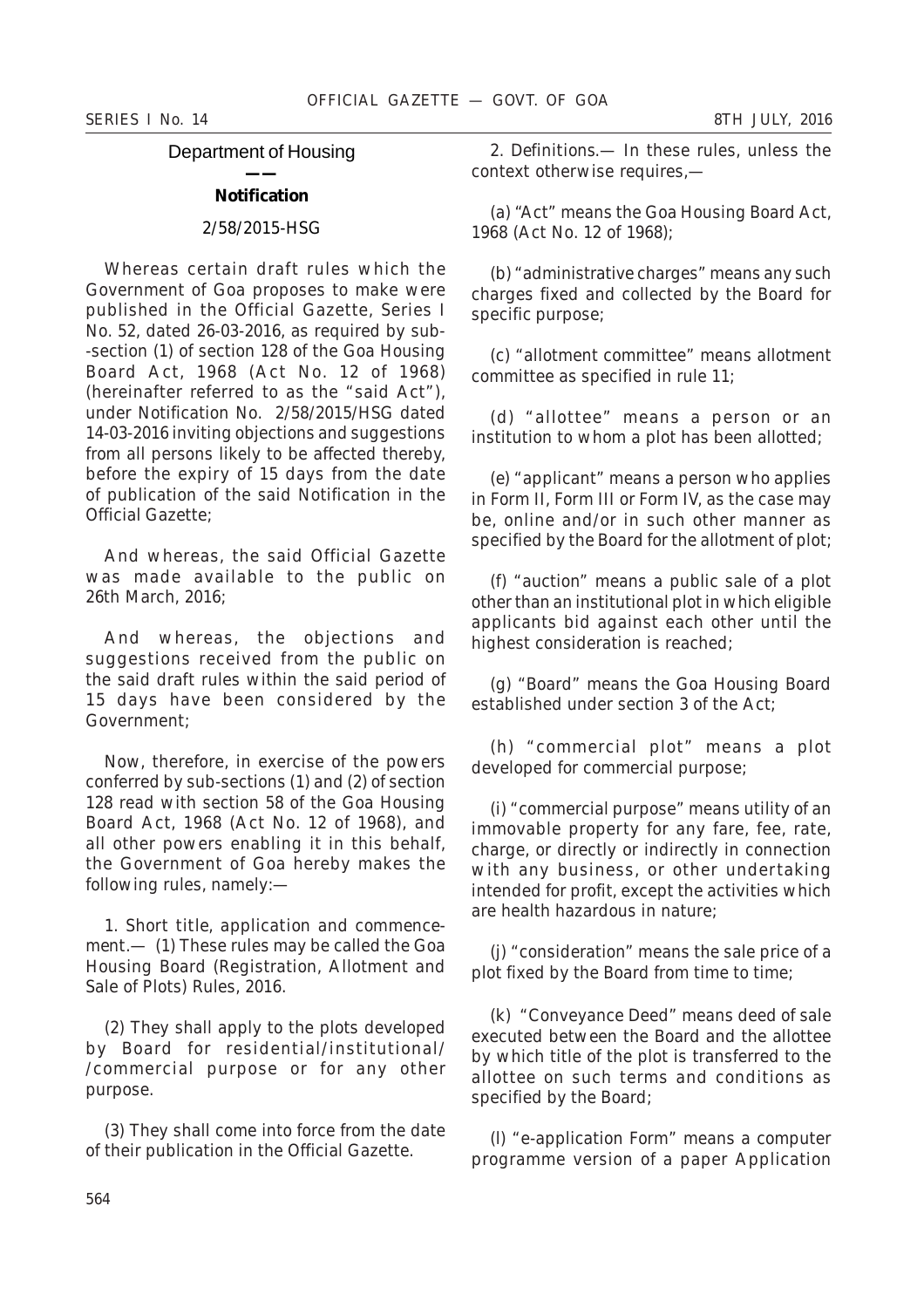Form II or Form III or Form IV filled electronically and submitted online;

(*m*) "ex-servicemen" means the person who is registered as such and issued with an Ex- -serviceman Identity card by the Department of Sainik Welfare, Government of Goa;

(*n*) "family" means the spouse and dependent children of the applicant;

(*o*) "family income" means the total annual income of the applicant and his family derived from all sources during the preceding financial year on the date of application;

(*p*) "family income level group" means group of the population classified according to their level of family income such as Economically Weaker Sections, Low Income Group, Middle Income Group and Higher Income Group by the Board;

(*q*) "Form" means a form appended to these rules;

(*r*) "Freedom Fighter" means a person who has been registered as such by the Home Department, Government of Goa;

(*s*) "Government" means the Government of Goa;

(*t*) "Income Certificate" means certificate of income issued by the Competent Authority;

(*u*) "initial deposit" means a deposit of an amount specified by the Board;

(*v*) "institution" means a body established and registered under the Societies Registration Act, 1860 (Act 21 of 1860) or the Indian Trust Act, 1882 (Act 2 of 1882) or the Indian Partnership Act, 1932 (Act 9 of 1932) or the Goa Co-operative Societies Act, 2001 (Act 36 of 2001) or the Companies Act, 2013 (Act 18 of 2013);

(*w*) "institutional plot" means a plot to be allotted to the Government or an Institution

for using the same for the purpose of an auditorium or complex for cultural and allied activities or for hospice, persons suffering from physical or mental illness, handicap, diseased or infirm, orphans, abandoned women, children and infants, convalescents, destitute or aged persons, penal or correctional detention with restricted liberty of the inmates ordinarily providing sleeping accommodation and includes dharamshalas, hospitals, sanatoria, custodial and penal institutions such as jails, prisons, mental hospitals, houses of correction, detention and reformatories, school, etc.;

(*x*) "lot" means an activity by which numbers are drawn with the help of a machine or an electronic method or any other method to determine the winning number;

(*y*) "Other Backward Classes" are those communities, excluding creamy layer, which have been so notified by the Government from time to time and as certified by the Competent Authority;

(*z*) "Para-Military Forces" means a person who is serving or has served in the Border Security Force (BSF), Central Reserve Police Force (CRPF), Central Industrial Security Force (CISF), Indo Tibetan Border Police (ITBP), Assam Rifles, etc. and includes widow of those personnel who have killed in action, on production of a certificate from Defence or similar authorities, as the case may be;

(*aa*) "Payment Gateway" means an internet transaction facility that allows the Board to accept credit/debit card or any other electronic mode of payment of the applicant;

(*ab*) "Person with disability" means a person suffering from not less than forty percent of any of the following disabilities as certified by Goa Medical College:—

- (*i*) blindness or low vision;
- (*ii*) hearing impairment;
- (*iii*) locomotor disability or cerebral palsy including all cases of orthopaedically handicapped persons;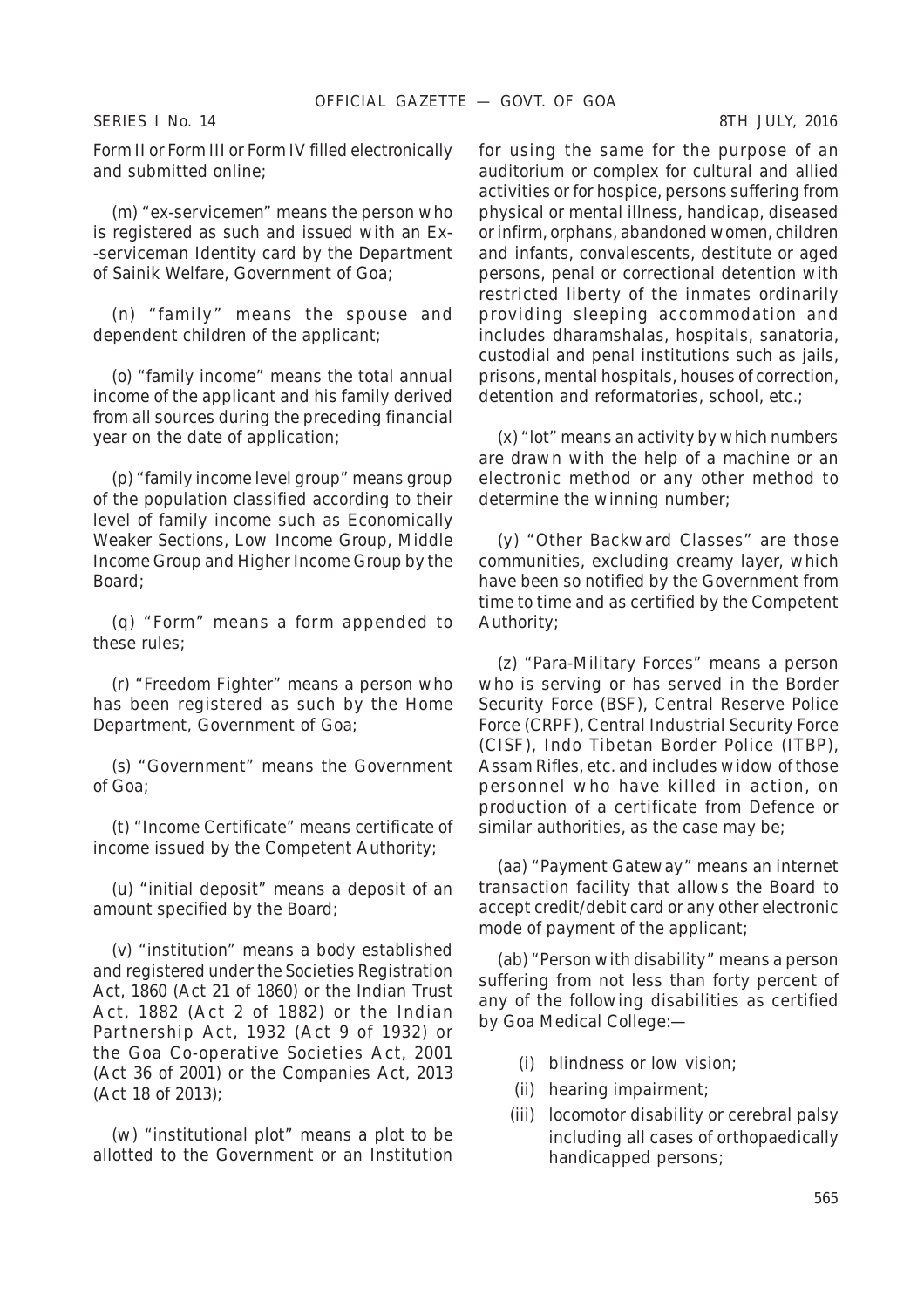(*ac*) "penalty" means a fine imposed by the Board upon the allottee for violating any law, rule or terms and conditions of allotment;

(*ad*) "plot" means an earmarked developed measured area of land on as is where is basis having specified dimensions and boundaries for the purpose of constructing a single family residential dwelling house/bungalow or an institutional unit/project/or a commercial unit/ /project;

(*ae*) "residential plot" means the plot allotted to an individual solely for construction of a single family residential house/ /bungalow;

(*af*) "Sale" means sale of a plot on outright or any such manner as specified by the Board;

(*ag*) "Scheduled Castes" are those classes which have been notified as such under the Constitution (Goa, Daman and Diu) Scheduled Castes Order, 1968; and as certified by the Competent Authority;

(*ah*) "Scheduled Tribes" are those classes which have been notified as such under the Constitution (Goa, Daman and Diu) Scheduled Tribes Order, 1968; and as certified by the Competent Authority;

(*ai*) "Scheme" means housing or improvement or building scheme including Land development Scheme formulated and executed by the Board with prior approval of the Government, specifying the location, area, number of plots, etc., from time to time, consistent with the provisions of the Act and these rules;

3. *Disposal of plot*.— (*1*) The disposal of plots shall be on outright sale (either by open auction or a lot) or by any such manner as specified by the Board from time to time; with prior approval of the Government:

Provided that the Board shall reserve not less than 25% of plots which are for residential purpose, for sale by auction:

Provided further that the Government may direct the Board to allot an institutional plot to any eligible applicant or to itself, for any public purpose.

4. *Fixation of plot price*.— The Board shall fix the consideration of a plot including the minimum price per sq. mt. for auction category, from time to time. Such consideration shall be final and binding on the allottee.

5. *Funding of scheme*.— The Board may, from time to time, determine source of funds for implementation of the scheme, depending upon the cost of the scheme. This may be generated by way of sale of plots or by obtaining housing loan from Housing and Urban Development Corporation of India (HUDCO)/Government Enterprises/Banks or any other financial institutions, as the case may be.

# 6. *Conditions of eligibility*.—

(*A*) *Residential Plot*.— (*1*) The applicant applying for a plot for residential purpose must have been born in the State of Goa and shall be a resident of the State of Goa for the last fifteen years and one of his/her parents should be born in the State of Goa.

(*2*) The applicant and his/her family should not own a tenement or a plot or shop or office of the Board anywhere in the State of Goa. An affidavit to this effect shall be produced in Form I hereto.

(*3*) The applicant shall fill in only one e-application in Form II hereto either in his/ /her own name or in the name of any other member of his/her family and shall apply only in one category to which he/she may belong, namely, either as a member of the general category or in any of the reserved categories specified in these rules:

Provided that reserved category may also apply against general category, if so desired:

Provided further that he/she shall not be eligible for allotment of two plots, if successful in both the categories.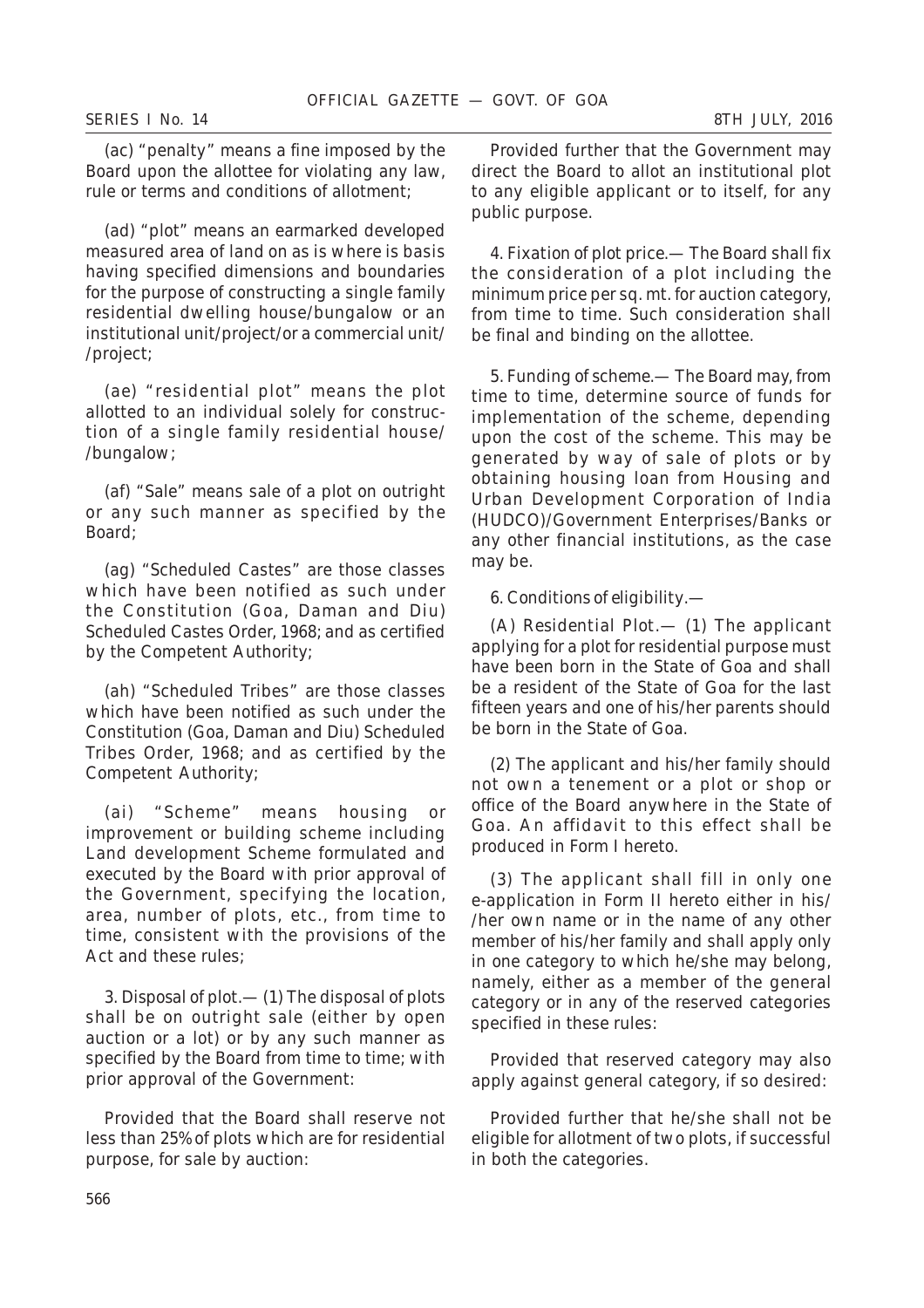(*4*) In case, there are no applications from any particular reserved category, the quota earmarked for such category shall be added to the general category.

(*5*) The applicant should have attained the age of eighteen years at the time of making an application.

(B) *Institutional plot*.— (*1*) Any institution applying for an institutional plot should have registered itself at least 3 years prior to the date of making of an application.

(*2*) The Certificate of Registration of an Institution shall be attached with the application.

(*3*) The applicant shall be entitled to fill in only one e-application in Form III hereto.

(*4*) No institution shall be eligible for a plot, if it has already been allotted a plot for institutional purpose under any scheme of Board.

(*5*) The institution shall file an Affidavit in Form I hereto declaring that institution does not own, hold or possess any tenement or shop or office or plot under any scheme of the Board anywhere in the State of Goa.

(*6*) The institution shall produce income tax return of last three preceding years and in case of a registered firm/company, it shall produce a copy of Registration Certificate from Registrar of Firms or Certificate of Incorporation issued by the Registrar of Companies, as the case may be, and copy of last 3 years audited statement of accounts.

(C) *Commercial Plot*.— Commercial plots shall be allotted only by public auction. The applicant applying for a plot for commercial purpose shall be an Indian citizen or a Society/ /firm/company registered under the Societies Registration Act, 1860 (Central Act No. 21 of 1860), Goa Co-operative Societies Act, 2001 (Act No. 36 of 2001) or the Indian Partnership Act, 1932 (Act No. 9 of 1932) or the Companies

Act, 1956 (Act No. 1 of 1956) for at least 3 years prior to the date of submission of the application.

(*2*) In case of a firm/company, a certificate of registration of a firm/company shall be attached with the e-application.

(*3*) The applicant shall be entitled to fill in only one e-application in Form IV hereto.

(*4*) In case of an individual person, the applicant should have completed 18 years of age at the time of submission of an application and shall produce the copy of age proof, income tax return of last three preceding years and in case of a registered Firm/Company, it shall produce a copy of last 3 years audited statement of accounts.

(*5*) No individual or society or firm or company shall be eligible for a plot if he/it is already been allotted a plot or shop or office or tenement under any scheme of the Board.

(*6*) The applicant shall file an Affidavit in Form I hereto declaring that the applicant does not own a plot or shop or office or tenement under any scheme of the Board anywhere in the State of Goa.

7. *Classification of residential plots*.— The Board shall fix the family income level in respect of the following group of population for deciding the number of residential plots to be allotted to each of such group, with the approval of the Government:—

- (*a*) Low Income Group (LIG);
- (*b*) Middle Income Group (MIG);
- (*c*) Higher Income Group (HIG):

8. *The reservation of plots to be disposed by outright sale under lot*.— (*1*) The reservation of residential plots to be disposed by outright sale under lot for the persons belonging to following categories shall be as under:—

- (a) Scheduled Castes 1%
- (b) Scheduled Tribes 2%
- (c) Other Backward Classes 5%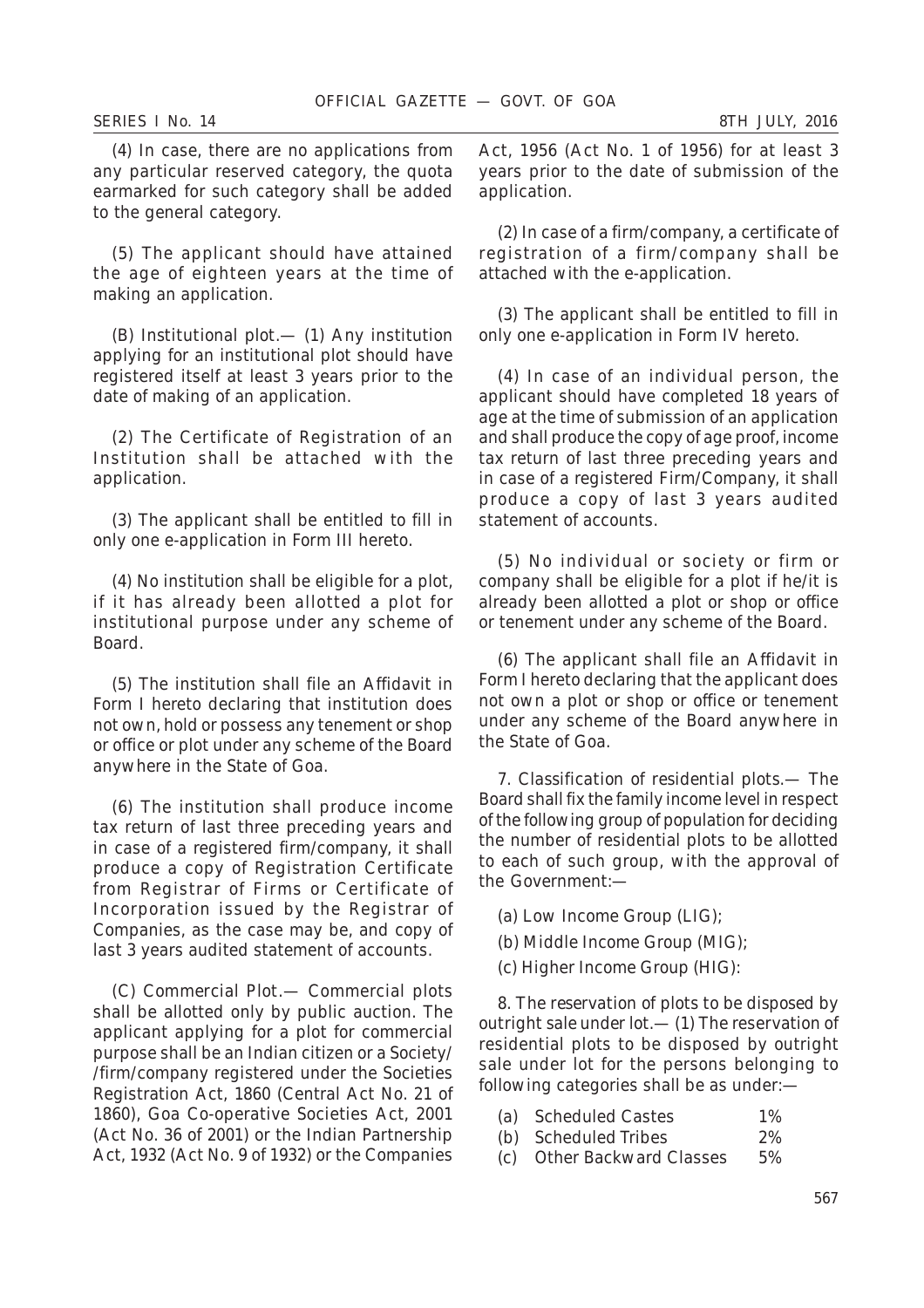| (d) Freedom Fighters          | $1\%$ |
|-------------------------------|-------|
| (e) Ex-Servicemen including   |       |
| personnel of Para Military    |       |
| Forces, if any                | 2%    |
| (f) Persons with disabilities | $1\%$ |

9. *Notice of registration*.— (*1*) The Board shall issue an advertisement in the form of a notice on its website and at least two local newspapers inviting e-applications for the sale of plots as per the procedure specified therein by such date which shall not be less than 15 days from the date of issue of the advertisement.

(*2*) The notice shall consist of all the details such as last date to apply, plot details, initial deposit, reservations, website, etc.

10. *Submission of application for registration of a plot*.— (*1*) The applicant shall apply online in pursuance of notice issued under rule 9 for a residential plot in Form II hereto, for an institutional plot in Form III hereto and for a commercial plot in Form IV hereto and make payment of non-refundable registration fees fixed by the Board from time to time.

(*2*) In addition to the above registration fees, initial deposit as specified by the Board shall be made alongwith the application form.

(*3*) In case of allotment of plots by lot, only those applicants who have been qualified from the 1st draw for the allotment of plot shall submit the self-attested copies of the documents including original Affidavit indicated in Form I hereto to the Board before the date of scrutiny for allotment of plot under lot, failing which, his/her application shall be liable for rejection and 15% of initial deposit shall be forfeited to the Board and the balance amount shall be refunded to the applicant without any interest.

(*4*) If the applicant applies for auction, the applicant shall submit the self-attested copies of the documents including original Affidavit indicated in Form I to the Board before the date of scrutiny to participate in auction proceedings, failing which, his/her application shall be liable for rejection and 15% of initial deposit shall be forfeited to the Board and the balance amount shall be refunded to the applicant without any interest.

(*5*) The Board shall carry out the transactions through payment gateway only.

(*6*) Incomplete applications submitted by the applicants shall be summarily rejected.

(*7*) No withdrawal of application shall be allowed once it is uploaded on the website. If an applicant withdraws from the scheme after depositing the initial deposit, 5% of such deposit shall be forfeited to the Board in case of a residential plot and 10% of such deposit shall be forfeited to the Board in case of institutional and commercial plot. The balance amount shall be refunded to the applicant without any interest only after the scrutiny of the application by the Allotment Committee.

11. *The Allotment Committee*.— The Board shall form Allotment Committee consisting of the following:—

| (a) | Chairman of the Board or                                                                                         |
|-----|------------------------------------------------------------------------------------------------------------------|
| (b) | The Collector of the con-<br>cerned District or his<br>nominee not below the<br>rank of Deputy Collector  Member |
| (c) | Managing Director of the<br>Board or in his absence<br>Housing Engineer of the                                   |
| (d) | Chief Accounts Officer/<br>/Assistant Accounts<br>Officer  Member-Secretary.                                     |

(*2*) The Allotment Committee may co-opt any one member from the Board/Government Official not below the rank of Section Officer.

12. *Allotment of plot on outright sale under lot*.— (*1*) Every online application shall be generated with a computerized serial number.

(*2*) Online draw or draw by any other mode shall be held within 10 days after the expiry of the last date of online registration.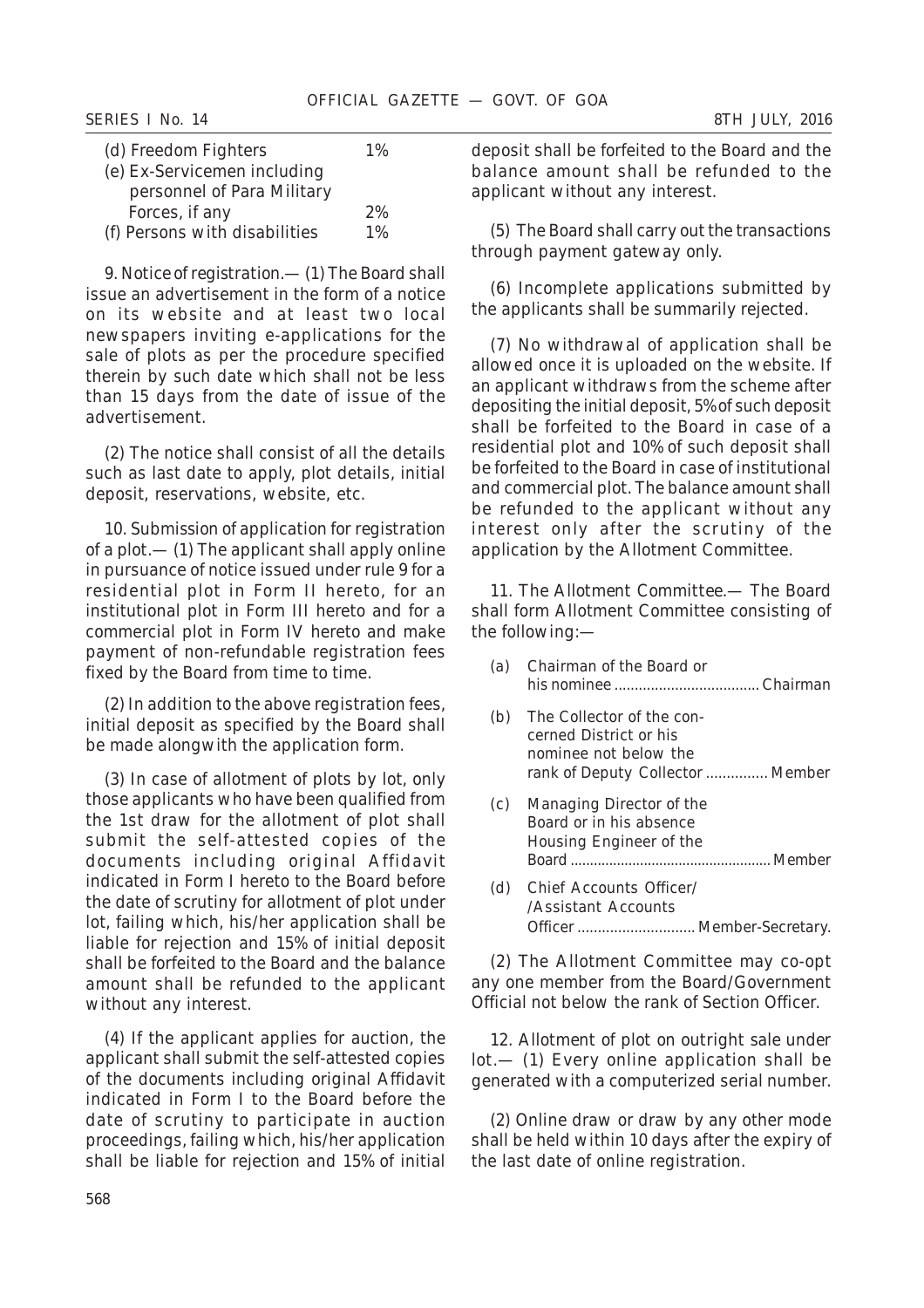(*3*) All applications received from the reserved category, shall be kept separate, category wise. Where, there are no applications from any reserved category, the quota earmarked for such category shall be added to the general category.

(*4*) A draw shall be held of the eligible registered applicants of the respective categories separately, for the allotment of plots including equal number of applicants to be kept as "Wait List" to cover the possibility of applications in the "Main List" being rejected on scrutiny.

(*5*) A separate list in a sequential manner of draw, category wise (Reserved and General) of the successful applicants shall be prepared and displayed on the website/notice board.

(*6*) The Allotment Committee shall scrutinize the applications in a sequential manner as shown in the displayed list and the final eligibility list shall be prepared and displayed. If any applicant is found to be ineligible, he/ /she shall be liable for rejection and 15% initial deposit shall be forfeited to the Board and the balance amount shall be refunded to the applicant without any interest.

(*7*) The final eligibility list of the General and Reserved Category shall be merged and a single eligibility list shall be displayed.

(*8*) An online draw or draw by any other mode for the allotment of plots shall be held on the day and time fixed.

(*9*) The final allotment list indicating serial number of application forms and the plot numbers shall be displayed on the website/ /notice board.

(*10*) On display of final allotment list, initial deposit of the applicants who did not get the plot, shall be refunded within 10 working days after the final list is published. The decision of the Secretary/Managing Director in the matter of allotment of the plot shall be final and binding on the allottees and no appeal shall be entertained.

(*11*) The plot offered shall be on as is where is basis and the allottee shall not have any right to complain or raise any objection about nature, condition or planning, etc., or to claim any damage or compensation on any account from the Board.

13. *Conditions of payment of consideration for sale under lot*.— (*1*) The order of allotment of plot shall be issued to the allottee in Form V hereto as per the final allotment list.

(*2*) The allottee shall convey his/her acceptance of order of allotment of a plot in Form VI hereto within three working days, to the Board.

(*3*) The allottee shall pay consideration of the plot allotted under lot within a period of 45 days of receipt of the order of allotment, failing which, the order of allotment of plot shall stand cancelled without any further notice and the entire initial deposit of the applicant shall be forfeited to the Board:

Provided that on an application made to the Board stating reasons for non-payment before expiry of the said period, the Board may extend the period of payment of consideration subject to payment of penal interest of 10% for the first 25 days and 15% for further period of 25 days. No further extension shall be granted beyond 95 days and the plot shall revert to the Board forfeiting the entire initial deposit without further reference to the applicant and no appeal shall be entertained thereon.

(*4*) In case the applicant effects only part payment of the consideration within the extended period, then his/her allotted plot shall also be reverted thereby forfeiting the entire initial deposit and the part payment made shall be refunded to the applicant without any interest and no appeal shall be entertained thereon.

(*5*) A sale letter shall be issued in Form VII hereto only on full payment of consideration and the physical possession of the plot shall be handed over to the allottee.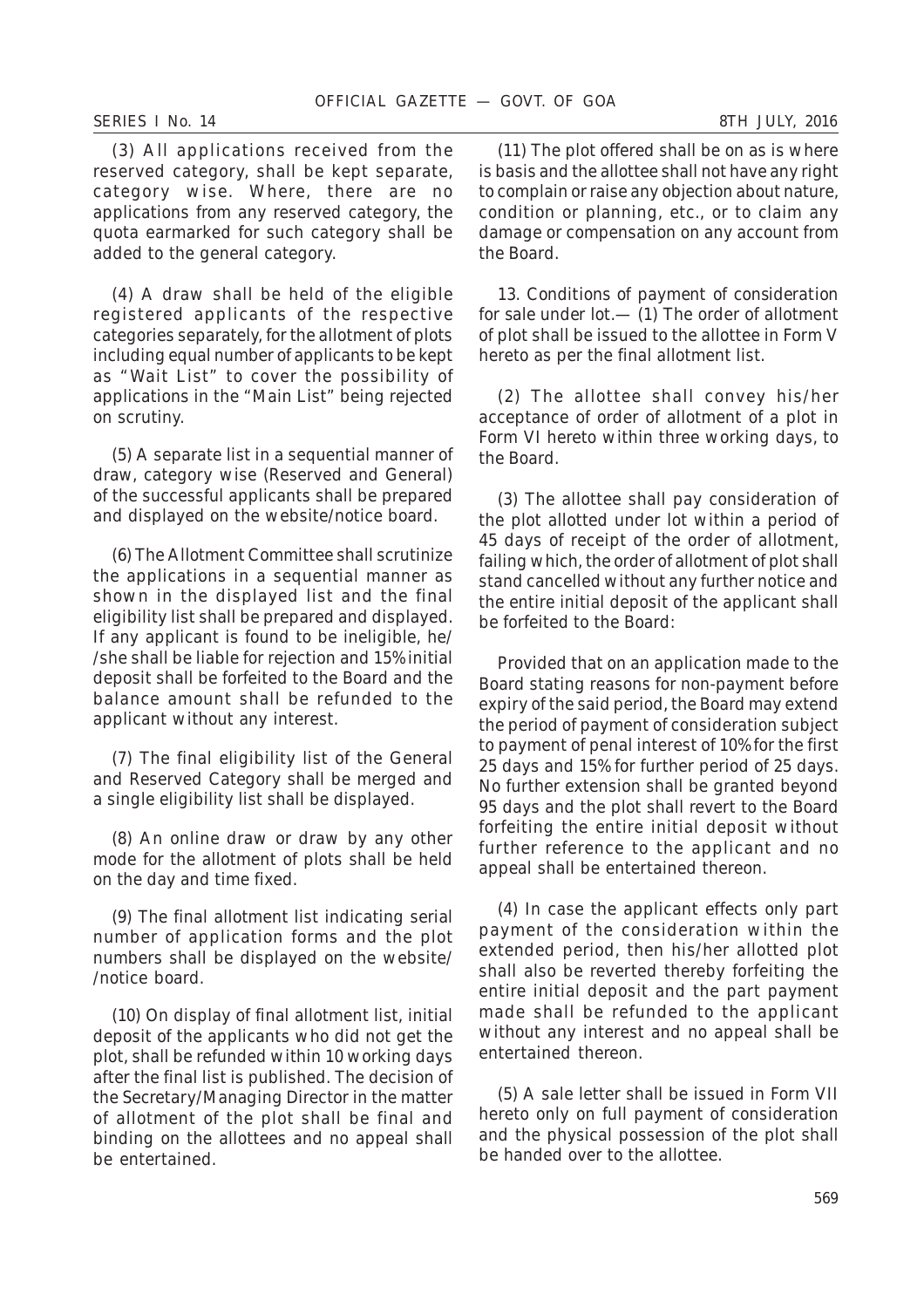(*6*) The scheme may be declared closed by the Managing Director as soon as the entire allotment process is over.

14. *Allotment of plot on outright sale under auction*.— (*1*) Every online application shall be generated with a computerized serial number.

(*2*) The Allotment Committee shall scrutinize all the applications within 20 days after the expiry of the last date for submission of online application and the list of the applicants who shall be eligible to participate in the auction shall be displayed. If any applicant is found to be ineligible, his/her application shall be liable for rejection and 15% initial deposit shall be forfeited to the Board and the balance amount shall be refunded to the applicant without any interest.

(*3*) Auction shall be held amongst eligible applicants in the presence of Secretary/ /Managing Director of the Board at the place, date and time mentioned in the notice of advertisement and the plan showing plot number, area, etc. shall be displayed at the place of auction.

(*4*) The applicants shall sit according to their registration number at the venue during the auction.

(*5*) The particular bidder shall increase the bid price per sq. mt. as specified by the Board from time to time.

(*6*) There shall be at least two applicant bidders present for the auction proceedings for each plot, failing which, the bidding shall defer.

(*7*) The Managing Director may postpone/ /cancel/defer the auction proceedings of any particular plot/plots, as the case may be, at any time without assigning any reasons thereof.

(*8*) The decision of the Managing Director in the matter of allotment of plot by auction to the highest bidder shall be final and binding

on the allottees and no appeal thereon shall be entertained.

(*9*) The plot offered shall be on as is where is basis and the allottee shall not have any right to complain or raise any objection about nature, condition or planning, etc., or to claim any damage or compensation on any account from the Board.

15. *Conditions for payments of auction consideration*.— (*1*) The highest bidder shall be declared as successful and order of allotment shall be issued in Form V hereto to the successful bidder of a plot. The allottee shall pay the consideration of the residential plot within a period of 25 days and in case of commercial and institutional plot within a period of 90 days from the date of receipt of the order of allotment, failing which, the order shall stand cancelled without any further notice and the entire initial deposit of the applicant shall be forfeited to the Board. No part payments shall be accepted.

(*2*) The allottee shall convey his/her acceptance of order of allotment of plot in Form VI hereto within three working days, to the Board.

(*3*) A sale letter shall be issued in Form VII and Form VIII hereto, as the case may be, only on full payment of consideration and the possession of the plot shall be handed over to the allottee.

(*4*) The scheme shall be declared closed by the Managing Director as soon as the entire allotment process is over.

16. *Conditions for construction of residential house/bungalow*.— (*1*) The allottee shall construct a residential house/bungalow with a compound wall over the allotted plot within a period of three years from the date of issue of a sale letter, failing which, the plot shall be reverted to the Board and the consideration shall be refunded to the allottee after forfeiting the entire initial deposit without any interest thereof: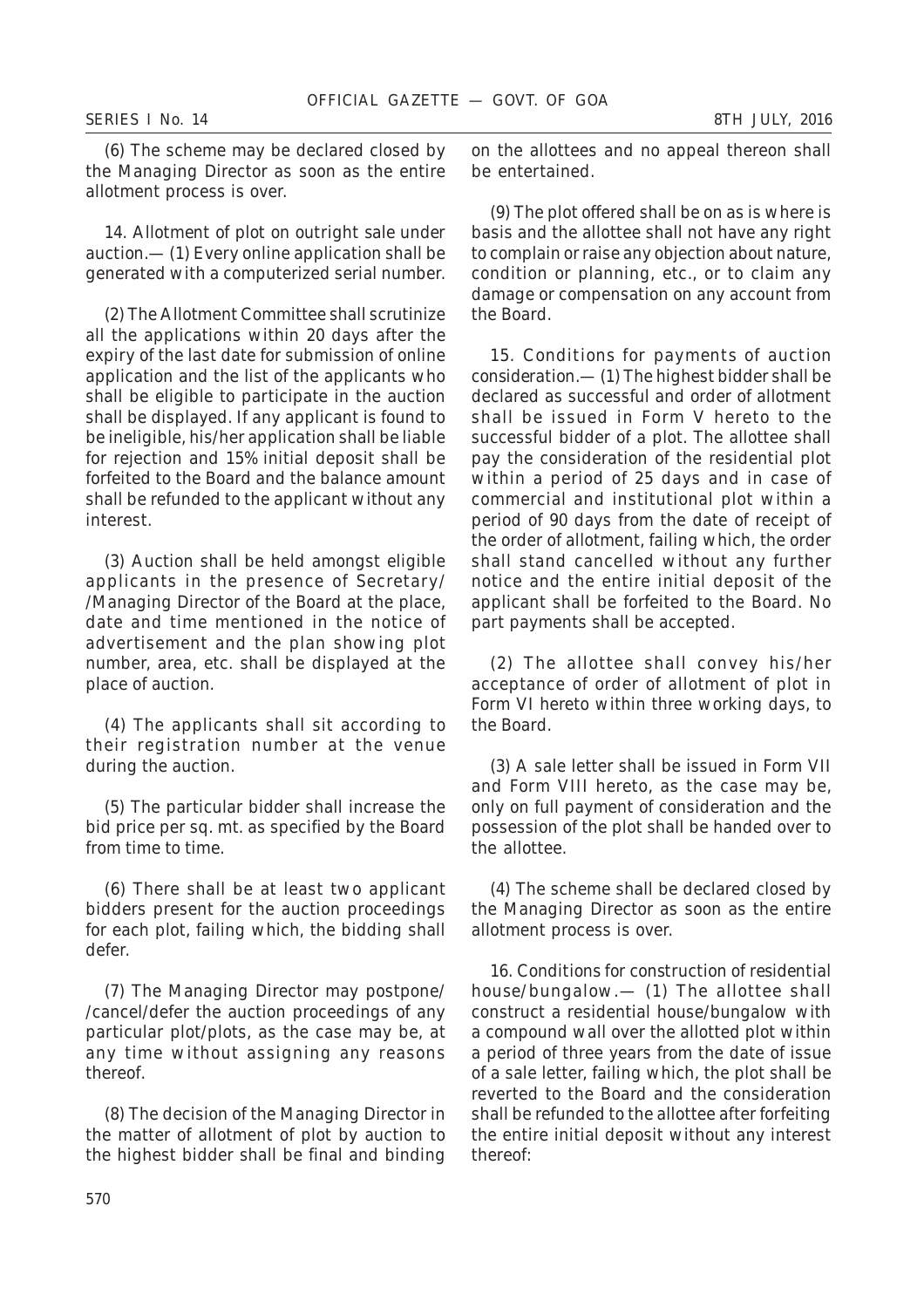#### *SERIES I No. 14 8TH JULY, 2016*

Provided that on an application made in this behalf stating specific reasons one month before expiry of 3rd year to the Board, the Secretary/Managing Director of the Board may extend the period to construct a house to a maximum period of eight years on payment of penalty for delayed construction as under:

(*a*) After 3rd year and less than 5 years— 5% per annum of the total consideration of the plot.

(*b*) After 5th year and less than 7 years— 8% per annum of the total consideration of the plot.

(*c*) After 7th year and less than 8 years — 10% per annum of the total consideration of the plot.

(*2*) The extension of time beyond 8th year and upto 10th year shall vest with the Government subject to the payment of penalty @ 20% per annum of the total consideration of the plot:

Provided the allottee shall make a representation for an extension with specific reasons before one month of the expiry period of 8th year to the Board. The decision taken by the Board/Government shall be binding on the allottee and no further appeal shall be entertained.

(*3*) In no circumstance, extension beyond 10 years shall be granted and plot shall revert to the Board on as is where is basis and in such eventuality no appeal shall be entertained.

(*4*) The allottee shall prepare the construction plan of a single family residential dwelling house/bungalow considering the aesthetic point of view, ground coverage, control of height and roof, rather than on the basis of Floor Area Ratio as specified by the Board as under:

(a) For the plot area upto 300 sq.mts., the minimum ground coverage shall be 30%;

(*b*) For the plot area above 300 sq. mts. and upto 400 sq. mts., the minimum ground coverage shall be 25% or 90 sq. mts., whichever is higher;

(*c*) For the plot area above 400 sq. mts., the minimum ground coverage shall be 20% or 100 sq. mts., whichever is higher.

(*5*) Allottee shall obtain "No Objection Certificate" from the Board before submission of construction plan to the licensing authorities. An affidavit stating that the construction is for a single family residential dwelling house/ /bungalow shall be submitted in Form IX hereto. Also, if any other permission is required from the Board for construction, allottee shall apply for the same.

(*6*) No multi-dwelling units including commercial premises on the allotted plot shall be allowed. The purpose for which plot is applied shall not be changed.

(*7*) The construction of residential house/ /bungalow shall be in accordance with the plans approved by the Town and Country Planning Department/Planning and Development Authority, Municipal Council or the Village Panchayat, as the case may be, under the Rules and Regulations in force in the locality concerned.

(*8*) On breach of any other terms and conditions of allotment, penalty @ 5% on the total consideration of plot shall be levied to such allottee.

17. *Conditions for construction of a building for institutional or commercial purpose*.— (*1*) The allottee shall abide by all construction norms, rules, regulation, etc. in force and complete the building with a compound wall over the allotted plot, within a period of three years from the date of receipt of sale letter, failing which, the plot shall be reverted to the Board and the consideration shall be refunded to the allottee after forfeiting the entire initial deposit without any interest: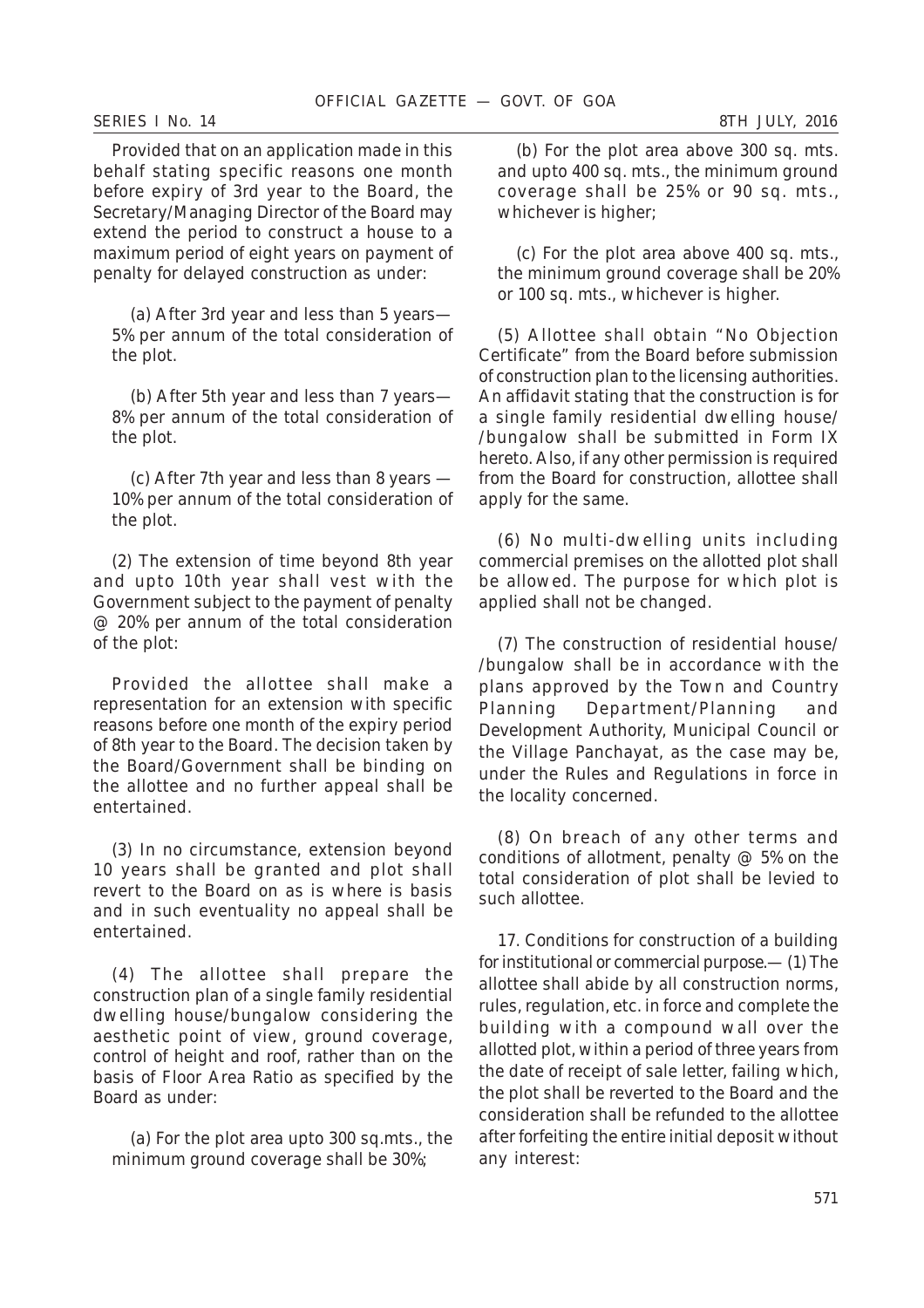Provided that on an application made in this behalf stating specific reasons one month before expiry of 3rd year to the Board, the Secretary/Managing Director of the Board may extend the period of construction to a maximum period of eight years on payment of penalty for delayed construction as under:

(*a*) After 3rd year and less than 5 years— 6% per annum of the total consideration of the plot.

(*b*) After 5th year and less than 7 years— 9% per annum of the total consideration of the plot.

(*c*) After 7th year and less than 8 years — 11% per annum of the total consideration of the plot.

(*2*) The extension of time beyond 8th year and upto 10th year shall vest with the Government subject to the payment of penalty @ 20% per annum of the total consideration of the plot:

Provided the allottee shall make a representation for an extension with specific reasons before one month of the expiry period of 8th year to the Board. The decision taken by the Board/Government shall be binding on the allottee and no further appeal shall be entertained.

(*3*) In no circumstance, extension beyond 10 years shall be granted and plot shall revert to the Board on as is where is basis and in such eventuality no appeal shall be entertained.

Thereafter, the Board shall have the right to dispose and re-allot the said plot to any other applicants, after following the allotment process. The allottee shall not claim any compensation in such eventuality. The coverage of the building shall not be less than 20% of the allotted plot area and the allottee shall obtain a No Objection Certificate from the Board before submission of the construction plans to the licensing authority. On breach of these conditions, a penalty  $@$  5% on total consideration of the plot shall be levied to such allottee. Also, if any other permission is required from the Board for construction, the allottee shall apply for the same.

(*4*) The allottee shall not be entitled to divide or sell or transfer the plot allotted in favour of any other third party. The construction of building shall be in accordance with the plans approved by the Town and Country Planning Department/Planning and Development Authority, Municipality or the Village Panchayat, as the case may be, under rules and regulations in force in the locality concerned.

(*5*) The purpose for which the plot is allotted shall not be changed. An affidavit stating that the construction is for institution/commercial purpose only shall be submitted in Form X hereto by the allottee.

(*6*) On breach of any other terms and conditions of allotment, a penalty @5% on the total consideration of plot shall be levied to such allottee.

18. *Execution of conveyance deed*.— (*1*) The allottee shall after completion of the construction of residential house/bungalow or an institutional building or a commercial building alongwith compound wall, obtain Occupancy certificate from the competent authority and apply to the Board for the execution of Conveyance Deed towards the transfer of the allotted plot within the period of 60 days from the date of obtaining the Occupancy certificate from the competent authority, failing which, a penalty shall be imposed as specified by the Board from time to time.

(*2*) The Board shall execute a Conveyance Deed after inspecting the construction and the allottee shall get it registered with the concerned Sub-Registrar failing which, a penalty shall be imposed as specified by the Board from time to time.

19. *Penalty for misrepresentation, suppression of facts or for breach or*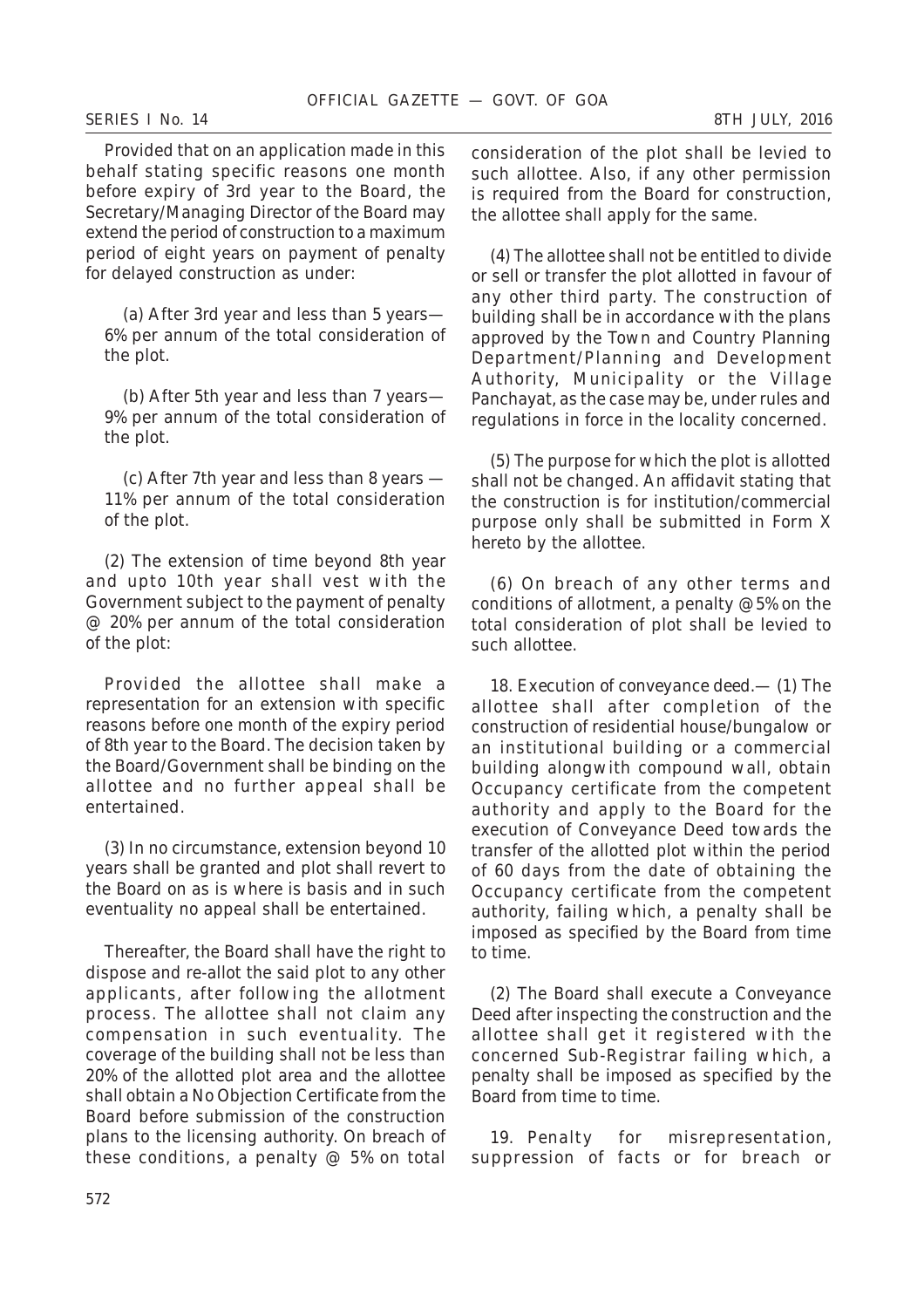#### *SERIES I No. 14 8TH JULY, 2016*

*contravention of any of the conditions of the rules*.— (*1*) If it is found at any stage that the applicant has given false information or has suppressed any material facts or has contravened any of the terms and conditions of these rules, the application shall be rejected and the allotment of plot, if already made, shall stand cancelled without prejudice to the right of the Board to take any other action under the law in force.

(*2*) In any circumstances, the allottee shall not sell the plot. An Undertaking in this regard shall be submitted by the allottee in Form XI hereto.

20. *Other conditions*.— (*1*) The power to relax and to amend any of the provisions of these rules shall vest with the Government.

(*2*) The Board may impose any terms and conditions not specifically covered under these

rules, as may be decided in this behalf from time to time, with the approval of the Government.

(*3*) The allottee shall not object for carrying out any development by the Board on the balance area of the sector as per the permissible FAR as and when required and also, the allottee shall not cause any obstruction to an official, duly authorized by the Board, in discharging his/her duties in connection with the matter arising out of the management of the property.

> By order and in the name of the Governor of Goa.

*Sabaji P. Shetye*, Joint Secretary (Housing).

Porvorim, 30th June, 2016.

—————— (*Note:* To be executed before a Competent Magistrate on a non-judicial stamp paper as per denomination prescribed in the Indian Stamp Act and submitted in original)

#### FORM-I

## AFFIDAVIT

# [*See* rule 6A(*2*), B(*5*) and C(*6*)]

I, Shri/Smt./Kum. .................................................................................... son/wife/daughter of ....................................................... r/o .................................................................., age ....................................., do hereby solemnly affirm and state as under:—

(1) That I have applied for allotment of a residential, institutional/commercial plot at ........................... from the Goa Housing Board under General/Reserved Category of ..........................................

(2) That neither myself nor any other member of my family own a plot/tenement/shop/office under any scheme of the Goa Housing Board anywhere in the State of Goa as on date.

(3) I have satisfied myself that I fulfil the conditions laid down in Goa Housing Board Act, 1968 (Act 12 of 1968) and the rules framed thereunder and the terms and conditions stipulated in the scheme formulated by the Board in this regard.

(4) I have read the provisions mentioned in (*3*) above and agree to abide by the same.

I further affirm that what is stated hereinbefore is true to my own knowledge and belief and I know that to make a false affidavit is an offence.

Deponent

# VERIFICATION:

Verified at ........................................., this the ............. day of ......................., ............. that the content in this affidavit is true and correct to the best of my knowledge and belief. No part of this affidavit is wrong and nothing material has been concealed therefrom.

Deponent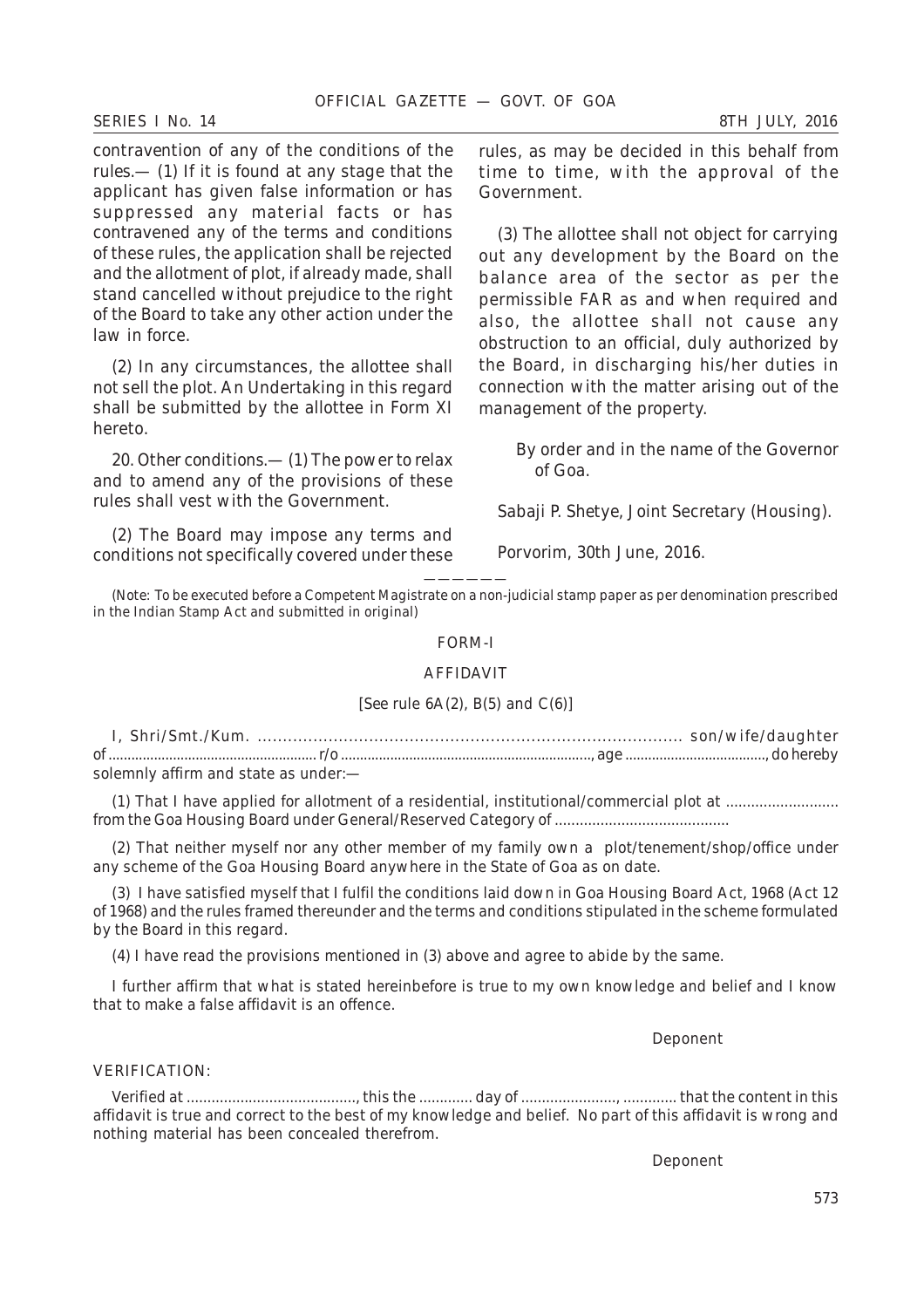# *SERIES I No. 14 8TH JULY, 2016*

# FORM–II **Form of application for registration of a plot for residential purpose** [*See* rule 6A(*3*) and 10(*1*)]

Affix latest passport size photograph here

|     |                                                                                                             |  | First Name Middle Name Surname |                                                                                         |  |  |  |  |  |  |  |
|-----|-------------------------------------------------------------------------------------------------------------|--|--------------------------------|-----------------------------------------------------------------------------------------|--|--|--|--|--|--|--|
|     |                                                                                                             |  | First Name Middle Name Surname |                                                                                         |  |  |  |  |  |  |  |
|     |                                                                                                             |  |                                |                                                                                         |  |  |  |  |  |  |  |
|     |                                                                                                             |  |                                |                                                                                         |  |  |  |  |  |  |  |
|     |                                                                                                             |  |                                |                                                                                         |  |  |  |  |  |  |  |
|     |                                                                                                             |  |                                |                                                                                         |  |  |  |  |  |  |  |
|     |                                                                                                             |  |                                |                                                                                         |  |  |  |  |  |  |  |
| (d) |                                                                                                             |  |                                |                                                                                         |  |  |  |  |  |  |  |
| (e) | <b>Bank Details:</b>                                                                                        |  |                                |                                                                                         |  |  |  |  |  |  |  |
|     |                                                                                                             |  |                                |                                                                                         |  |  |  |  |  |  |  |
|     |                                                                                                             |  |                                |                                                                                         |  |  |  |  |  |  |  |
|     |                                                                                                             |  |                                |                                                                                         |  |  |  |  |  |  |  |
|     |                                                                                                             |  |                                |                                                                                         |  |  |  |  |  |  |  |
|     | (Residence Certificate from the competent authority to be attached)                                         |  |                                |                                                                                         |  |  |  |  |  |  |  |
|     |                                                                                                             |  |                                |                                                                                         |  |  |  |  |  |  |  |
|     |                                                                                                             |  |                                |                                                                                         |  |  |  |  |  |  |  |
|     |                                                                                                             |  |                                |                                                                                         |  |  |  |  |  |  |  |
|     |                                                                                                             |  |                                |                                                                                         |  |  |  |  |  |  |  |
|     |                                                                                                             |  |                                |                                                                                         |  |  |  |  |  |  |  |
|     |                                                                                                             |  |                                |                                                                                         |  |  |  |  |  |  |  |
|     |                                                                                                             |  |                                |                                                                                         |  |  |  |  |  |  |  |
|     | (c) Family annual income of the applicant for the preceding financial year (Certificate from the            |  |                                | competent authority alongwith supporting documents required under rules to be enclosed) |  |  |  |  |  |  |  |
|     | (d) Details of family (Name, Relation with applicant, occupation and income) to be attached,<br>separately. |  |                                |                                                                                         |  |  |  |  |  |  |  |
|     | 9. Category for which applied (whether Reserved or General, if reserved certificate in proof to be          |  |                                |                                                                                         |  |  |  |  |  |  |  |
|     |                                                                                                             |  |                                |                                                                                         |  |  |  |  |  |  |  |
|     | 11. Amount of deposit                                                                                       |  |                                |                                                                                         |  |  |  |  |  |  |  |
|     | I solemnly affirm and state that:-                                                                          |  |                                |                                                                                         |  |  |  |  |  |  |  |

(a) I have satisfied myself that I fulfil the conditions laid down in the Goa Housing Board Act, 1968 (Act 12 of 1968) and the rules framed thereunder and the terms and conditions stipulated in the scheme formulated by the Board in this regard and agree to abide by the same.

(b) The statements made above are true to the best of my knowledge and belief.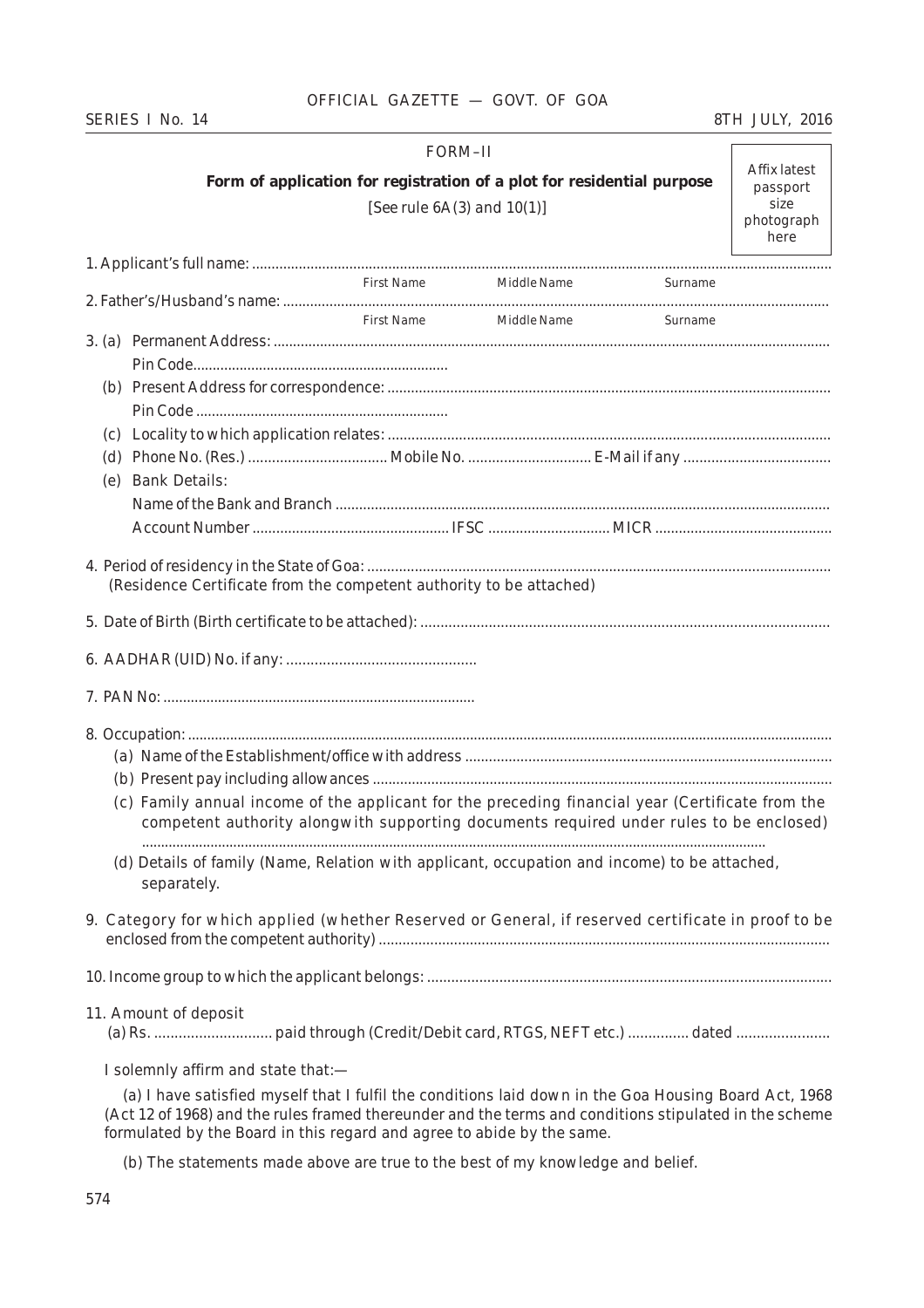#### *SERIES I No. 14 8TH JULY, 2016*

Dated: *.......................................*

(c) (*i*) I hereby give an Undertaking that I agree to abide to the procedure of drawal of online lot or draw by any other mode for selecting the eligible applicant for the allotment of a plot and I shall submit all self-attested copies of the mandatory documents to the Board before the date of scrutiny for allotment of plot under lot, failing which, my application shall be liable for rejection and 15% initial deposit shall be forfeited to the Board and the balance amount shall be refunded without any interest.

(*ii*) I hereby give an Undertaking that I agree to abide to the procedure of auction and shall submit all self-attested copies of the mandatory documents before the date of scrutiny to participate in auction proceedings, failing which, my application shall be liable for rejection and 15% initial deposit shall be forfeited to the Board and the balance amount shall be refunded without any interest.

(Applicant's signature)

| $FORM - III$                                                                            |                             |  |  |  |  |  |  |  |  |  |  |
|-----------------------------------------------------------------------------------------|-----------------------------|--|--|--|--|--|--|--|--|--|--|
| Form of application for registration of a plot for institutional purpose                | Affix latest                |  |  |  |  |  |  |  |  |  |  |
|                                                                                         | passport size<br>photograph |  |  |  |  |  |  |  |  |  |  |
| [See rule 6B(3) and $10(1)$ ]<br>here                                                   |                             |  |  |  |  |  |  |  |  |  |  |
|                                                                                         |                             |  |  |  |  |  |  |  |  |  |  |
|                                                                                         |                             |  |  |  |  |  |  |  |  |  |  |
|                                                                                         |                             |  |  |  |  |  |  |  |  |  |  |
|                                                                                         |                             |  |  |  |  |  |  |  |  |  |  |
|                                                                                         |                             |  |  |  |  |  |  |  |  |  |  |
|                                                                                         |                             |  |  |  |  |  |  |  |  |  |  |
|                                                                                         |                             |  |  |  |  |  |  |  |  |  |  |
|                                                                                         |                             |  |  |  |  |  |  |  |  |  |  |
| (d) Bank Details:                                                                       |                             |  |  |  |  |  |  |  |  |  |  |
|                                                                                         |                             |  |  |  |  |  |  |  |  |  |  |
|                                                                                         |                             |  |  |  |  |  |  |  |  |  |  |
|                                                                                         |                             |  |  |  |  |  |  |  |  |  |  |
|                                                                                         |                             |  |  |  |  |  |  |  |  |  |  |
|                                                                                         |                             |  |  |  |  |  |  |  |  |  |  |
|                                                                                         |                             |  |  |  |  |  |  |  |  |  |  |
| (Copy to be enclosed)                                                                   |                             |  |  |  |  |  |  |  |  |  |  |
|                                                                                         |                             |  |  |  |  |  |  |  |  |  |  |
|                                                                                         |                             |  |  |  |  |  |  |  |  |  |  |
| (Copy to be enclosed)                                                                   |                             |  |  |  |  |  |  |  |  |  |  |
|                                                                                         |                             |  |  |  |  |  |  |  |  |  |  |
|                                                                                         |                             |  |  |  |  |  |  |  |  |  |  |
|                                                                                         |                             |  |  |  |  |  |  |  |  |  |  |
|                                                                                         |                             |  |  |  |  |  |  |  |  |  |  |
| 13. Details of initial deposit amount:                                                  |                             |  |  |  |  |  |  |  |  |  |  |
|                                                                                         |                             |  |  |  |  |  |  |  |  |  |  |
|                                                                                         |                             |  |  |  |  |  |  |  |  |  |  |
| (list to be enclosed separately)                                                        |                             |  |  |  |  |  |  |  |  |  |  |
| 15. Income tax return of the last three preceding years, if applicable. (Copy enclosed) |                             |  |  |  |  |  |  |  |  |  |  |
|                                                                                         |                             |  |  |  |  |  |  |  |  |  |  |
|                                                                                         |                             |  |  |  |  |  |  |  |  |  |  |
|                                                                                         |                             |  |  |  |  |  |  |  |  |  |  |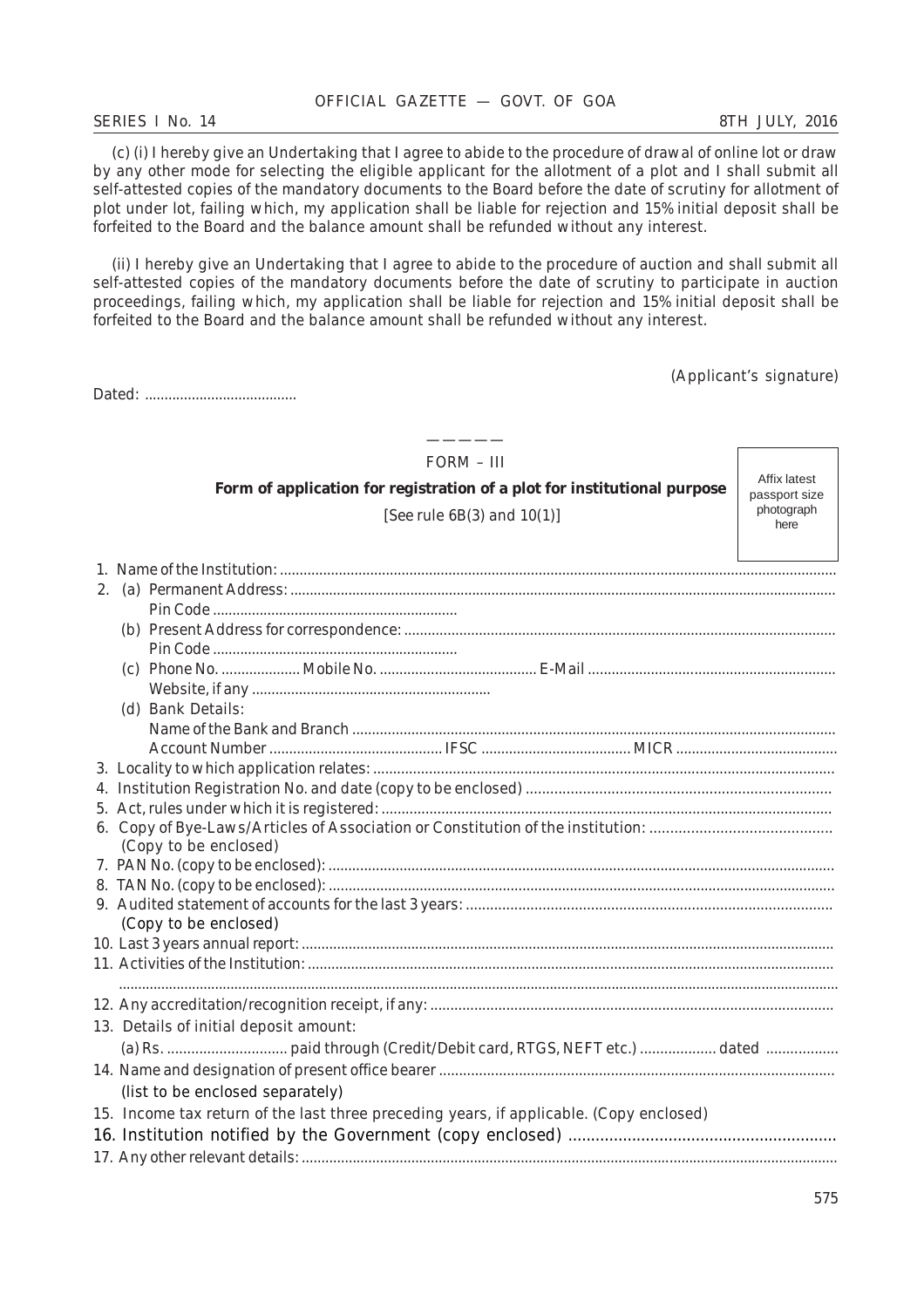I solemnly affirm and state that:—

(a) I have satisfied myself that I fulfil the conditions laid down in the Goa Housing Board Act, 1968 (Act 12 of 1968) and the rules framed thereunder and the terms and conditions stipulated in the scheme formulated by the Board in this regard and agree to abide the same.

(b) The statements made above are true to the best of my knowledge and belief.

(c) (i) I am hereby authorized to give an Undertaking on behalf of Institution that Institution shall agree to abide to the procedure of drawal of online lot or draw by any other mode for selecting the eligible applicant for the allotment of Institutional plot and Institution shall submit all the attested copies of the mandatory documents to the Board before the date of scrutiny for allotment of plot under lot, failing which, application shall be liable for rejection and 15% initial deposit shall be forfeited to the Board and the balance amount shall be refunded without any interest.

with Seal

Place: ....................................... Date: ........................................

# óóóóó

# FORM–IV

**Form of application for registration of a plot for commercial purpose**

Affix latest passport size photograph here

[*See* rule 6(*C*)(*3*) and 10(*1*)]

1. Name of the Applicant: ...............................................................................................................................................

| 2. | (a) |                                        |
|----|-----|----------------------------------------|
|    |     |                                        |
|    |     |                                        |
|    |     |                                        |
|    | (c) |                                        |
|    |     |                                        |
|    | (d) | <b>Bank Details:</b>                   |
|    |     |                                        |
|    |     |                                        |
|    |     |                                        |
| 4. |     |                                        |
|    |     |                                        |
| 6. |     |                                        |
|    |     | (Copy to be enclosed)                  |
|    |     |                                        |
|    |     |                                        |
|    |     |                                        |
|    |     | (Copy to be enclosed)                  |
|    |     |                                        |
|    |     | 11. Details of initial deposit amount: |
|    |     |                                        |
|    |     |                                        |
|    |     |                                        |
|    |     |                                        |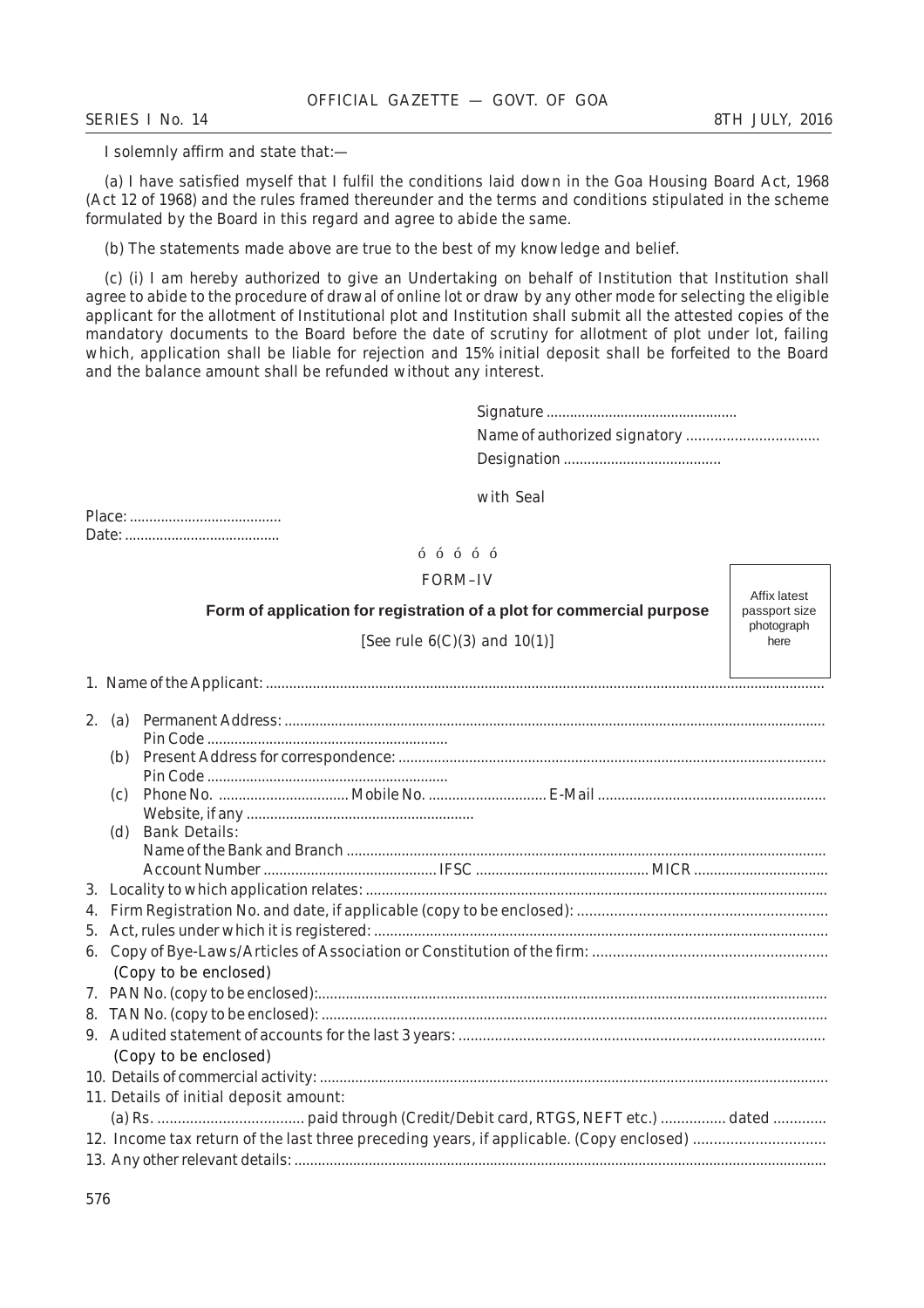*SERIES I No. 14 8TH JULY, 2016*

I solemnly affirm and state that:—

(a) I have satisfied myself that I fulfil the conditions laid down in the Goa Housing Board Act, 1968 (Act 12 of 1968) and the rules framed thereunder and the terms and conditions stipulated in the scheme formulated by the Board in this regard and agree to abide the same.

(b) The statements made above are true to the best of my knowledge and belief.

(c) I hereby give self Undertaking or on behalf of my knowledge that I will agree to abide to the procedure of open auction for selecting the eligible applicant for the allotment of commercial plot and I shall submit all the copies of the mandatory documents to the Board before the date of scrutiny for allotment of plot under auction, failing which, application shall be liable for rejection and 15% initial deposit shall be forfeited to the Board.

> Signature ........................................... Name of the applicant ......................................

Place: ......................................... Date: .........................................

# óóóóó

#### GOA HOUSING BOARD

# PORVORIM, BARDEZ–GOA.

REGISTERED A.D.

No. GHB/ADM/ /20…… Dated : / /20……

# FORM–V

[*See* rule 13(*1*) and 15(*1*)]

# **ORDER OF ALLOTMENT**

In exercise of the powers conferred by sub-rule (*1*) of rule 13 and sub-rule (*1*) of rule 15 of the Goa Housing Board (Registration, Allotment and Sale of Plots) Rules, 2016, Shri/Smt./ /Kum. .................................................................................... is hereby allotted Plot No. ................... admeasuring ..................................... sq. mts. at ......................................... under draw/auction category.

Shri/Smt./Kum. ................................................................ shall convey his/her acceptance in Form VI within 3 working days and should remit the consideration of the plot within 25/45/90 days as per the calculation sheet appended hereto, on receipt of this order alongwith an undertaking in Form XI, failing which, the Order of Allotment shall stand cancelled without any further notice and the entire initial deposit of the applicant shall be forfeited to the Board.

Managing Director

To, .................................................................... ....................................................................

Copy to: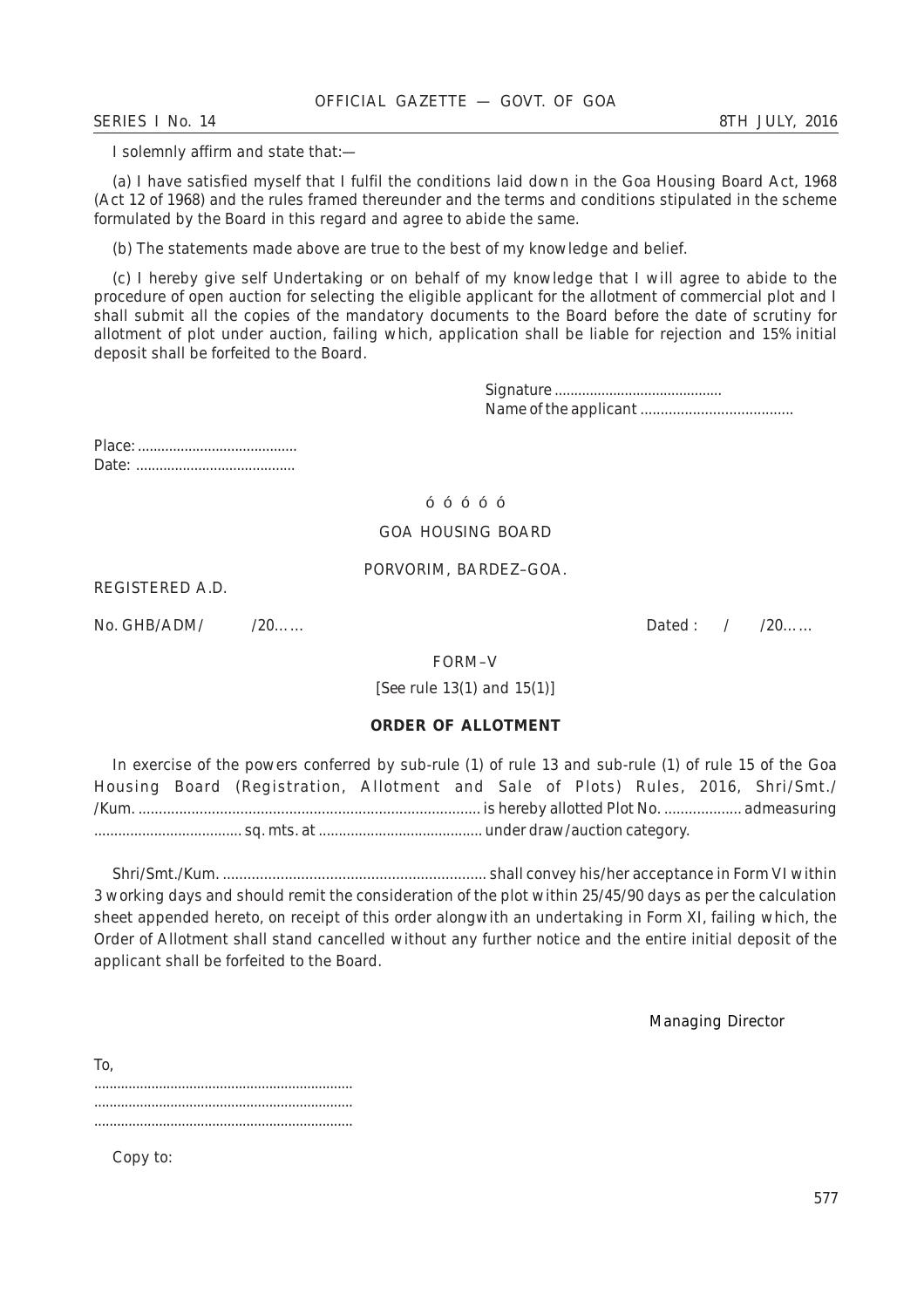# FORM VI

[*See* rule 13(*2*), 15(*2*)]

#### **Intimation of acceptance of order of allotment**

............................................................... ...............................................................

...............................................................

Dated:

To, The Managing Director, Goa Housing Board, Alto-Betim, Porvorim-Goa.

Sir/Madam,

With reference to your order of allotment No. ............................... dated .................... received on ................... (evidence enclosed), I, hereby convey my acceptance to the Plot No. ......................... at ........................... unequivocally and without any reservation or any complaint on my part in respect of the said plot, after verifying the dimension of the plot and its area on as is where is basis and shall agree to make the payment of full consideration of the plot within the stipulated period.

I also agree to abide by the Goa Housing Board Act, 1968 (Act 12 of 1968) and the rules framed there under and the terms and conditions stipulated in the scheme formulated by the Board in this regard.

*Yours faithfully,*

 *( )*

FORM VII

—————

# **SALE LETTER**

[*See* rule 13(*5*) and 15(*3*)]

No.

Goa Housing Board, Government of Goa, Alto-Betim, Porvorim-Goa. Dated:

To

........................................................... ........................................................... ...........................................................

578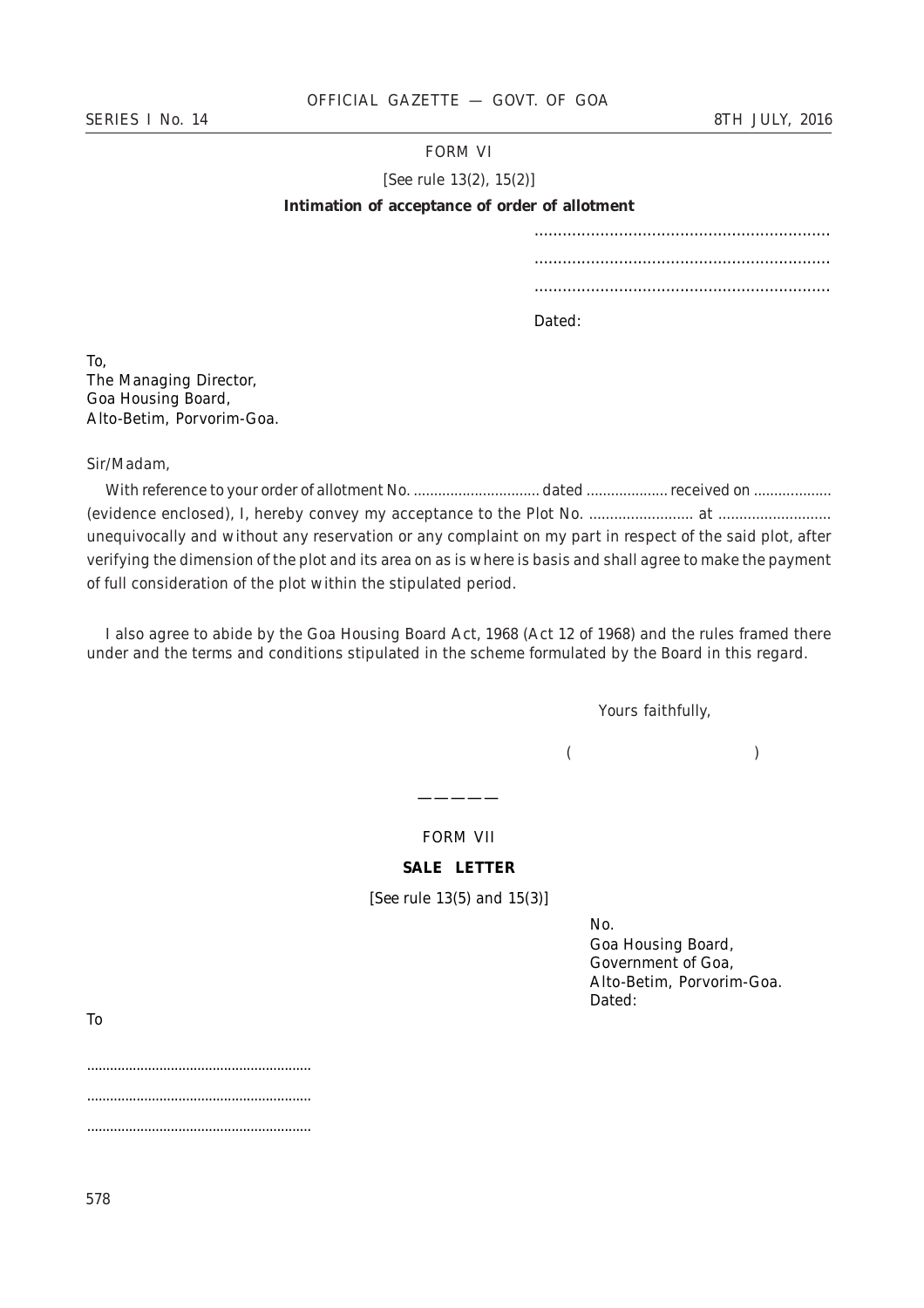Sir/Madam,

| for construction of residential house/bungalow. The Provisional/Final NOC has been issued by |                                                                 |  |  |  |  |  |  |  |  |
|----------------------------------------------------------------------------------------------|-----------------------------------------------------------------|--|--|--|--|--|--|--|--|
|                                                                                              | Village Panchayat//Municipal Council/Corporation vide No. dated |  |  |  |  |  |  |  |  |

The Boundaries of the Plot No. ..................... are shown as follows:-

To the East: To the West: To the North: To the South:

The Plot No. ................. described above is a portion of a larger property situated at ................ under Survey No. ................... acquired under Land Acquisition Act, 1894 (Act 1 of 1894) ................. vide Award No. .................. dated ..................... .

The allottee shall adhere and comply with all the terms and conditions as per the Goa Housing Board Act/Rules/Scheme in force.

The order of allotment for all intends and purpose shall be legal documents to enable the allottee to construct a single family residential house/bungalow on the allotted plot till the execution of Conveyance Deed in respect of the said plot. The allottee shall submit the drawing/plan of construction including the compound wall of allotted plot, in accordance with the terms and conditions indicated herebelow and obtain No Objection Certificate from the Goa Housing Board, before submitting the same to local authorities for approval.

# The allotment of plot is subject to the following conditions:—

(*1*) The allottee shall construct a residential house/bungalow with a compound wall over the allotted plot within a period of three years from the date of a sale letter, failing which, the plot shall be reverted to the Board and the consideration shall be refunded to the allottee after forfeiting the entire initial deposit without any interest thereof:

Provided that on an application made in this behalf stating specific reasons before one month of expiry period of 3rd year to the Board, the Secretary/Managing Director of the Board may extend the period to construct a house to a maximum period of 8<sup>th</sup> year on payment of penalty for delayed construction as under:

- (a) After  $3^{rd}$  year and less than 5 years  $-5%$  per annum of the total consideration of the plot.
- (b) After  $5<sup>th</sup>$  year and less than 7 years 8% per annum of the total consideration of the plot.
- (c) After  $7<sup>th</sup>$  year and less than 8 years  $-10\%$  per annum of the total consideration of the plot.

( $2$ ) The extension of time beyond  $8<sup>th</sup>$  year and upto  $10<sup>th</sup>$  year shall vest with the Government subject to payment of penalty  $\mathcal{Q}$  20% per annum of the total consideration of the plot:

Provided the allottee shall make a representation for an extension with specific reasons before one month of the expiry period of  $8<sup>th</sup>$  year, to the Board. The decision taken by the Board/Government shall be binding on the allottee and no further appeal shall be entertained.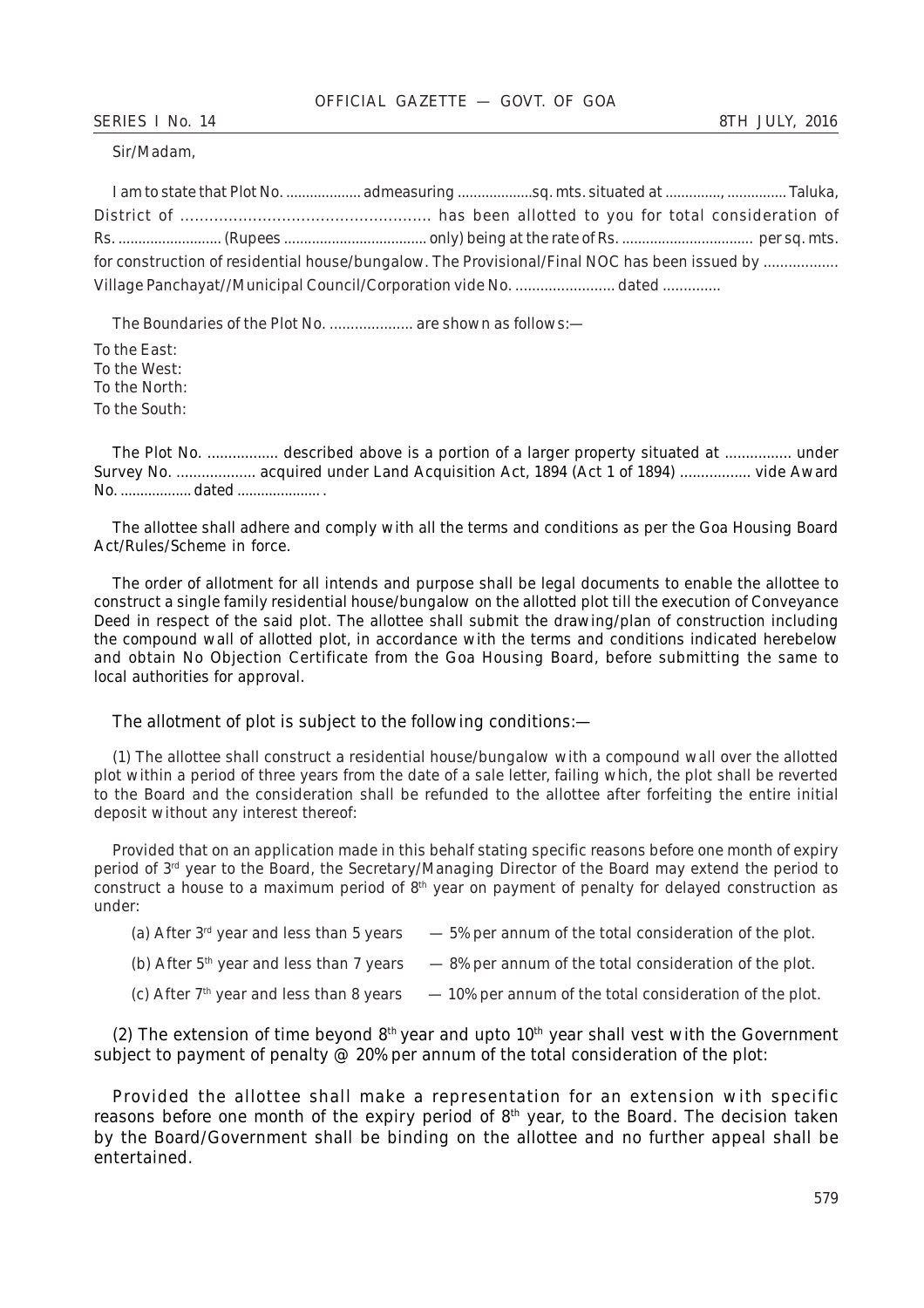(*3*) In no circumstance, extension beyond 10 years shall be granted and plot shall revert to the Board on as is where is basis and in such eventuality no appeal shall be entertained.

(*4*) The allottee shall prepare the construction plan of a single family residential dwelling house/ /bungalow considering the aesthetic point of view, ground coverage, control of height and roof, rather than on the basis of Floor Area Ratio as specified by the Board as under:

- (a) For the plot area upto 300 sq. mts., the minimum ground coverage should be 30%;
- (b) For the plot area above 300 sq. mts. and upto 400 sq. mts., the minimum ground coverage should be 25% or 90 sq. mts., whichever is higher.
- (c) For the plot area above 400 sq. mts., the minimum ground coverage should be 20% or 100 sq. mts., whichever is higher.

(*5*) Allottee shall obtain "No Objection Certificate" from the Board before submission of construction plan to the licensing authorities. An affidavit stating that the construction is for a single family residential dwelling house/bungalow shall be submitted in Form IX.

(*6*) No multi-dwelling units including commercial premises on the allotted plot shall be allowed.

(*7*) The construction of residential house/bungalow shall be in accordance with the plans approved by the Town and Country Planning Department/Planning and Development Authority, Municipal Council or the Village Panchayat, as the case may be, under the Rules and Regulations in force in the locality concerned.

(*8*) On breach of any of the conditions, penalty @ 5% on the total consideration of plots shall be levied to such allottees.

(*9*) (a) Allottee shall after completion of the construction of residential house/bungalow alongwith compound wall obtain Occupancy Certificate from the competent authority within stipulated period and apply to the Board for the execution of Conveyance Deed towards the transfer of the allotted plot within 60 days from the date of Occupancy Certificate from the competent authority, failing which a penalty shall be imposed as specified by the Board from time to time.

(*b*) The Board shall execute a Conveyance Deed after inspecting the construction and the applicant shall get it registered with the concerned Sub-Registrar failing which, a penalty shall be imposed as specified by the Board from time to time.

(*10*) The allottee shall not object for carrying out any development by the Board on the balance area of the sector as per the permissible FAR as and when required.

(*11*) The allottee shall not cause any obstruction to an official, duly authorized by the Board in discharging his/her duties in connection with the matter arising out of the management of the property.

Yours faithfully,

Managing Director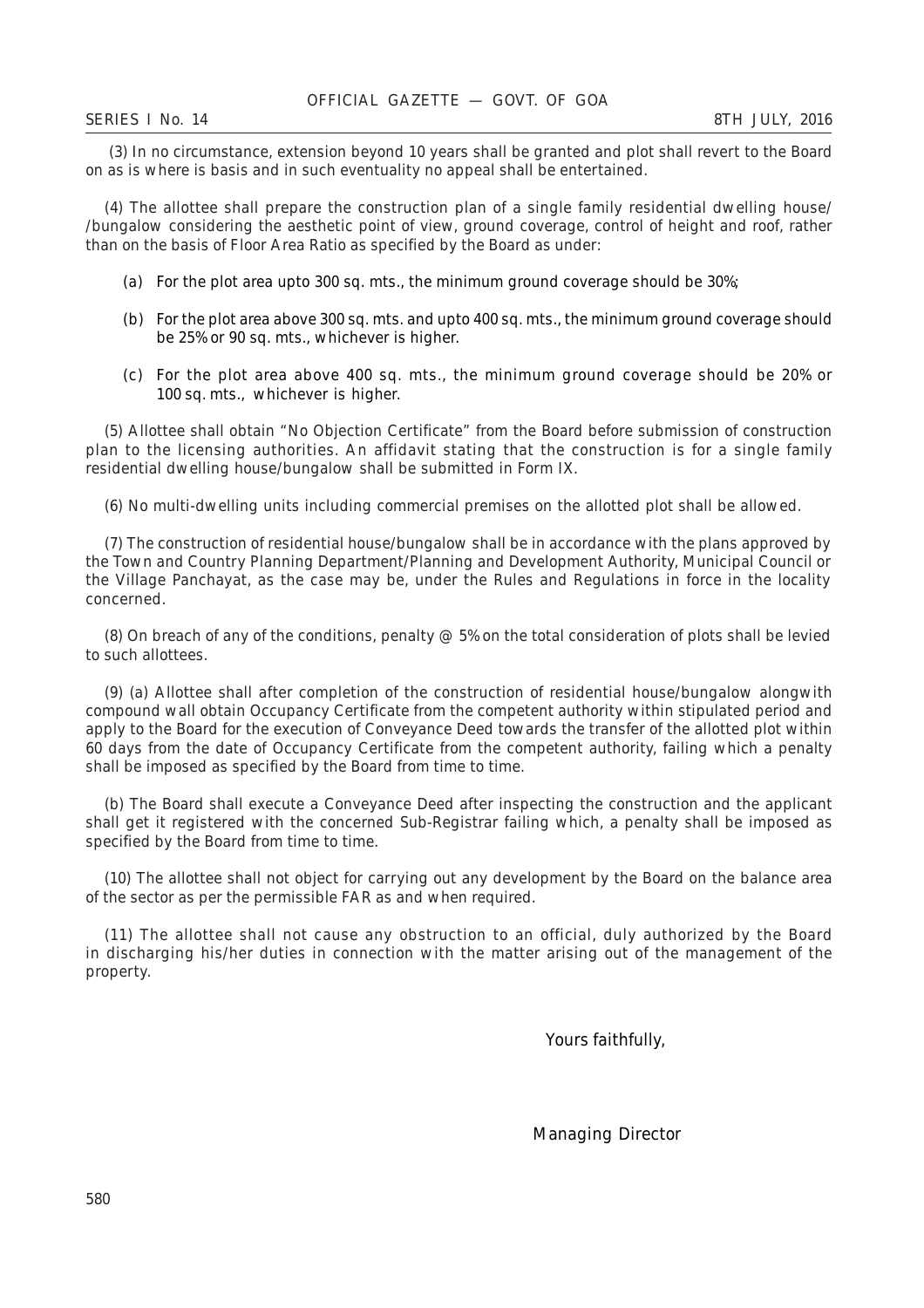# FORM VIII **SALE LETTER** [*See* rule 15(*3*)]

No. Goa Housing Board, Government of Goa, Alto-Betim, Porvorim-Goa.

Dated:

To,

Sir/Madam,

I am to state that the Plot No. ................... admeasuring ........................ sq. mts. situated at .................., ................ Taluka, District of .............................. has been allotted to you for total consideration of Rs. .......................... (Rupees ............................... only) being at the rate of Rs. ............................. per sq. mts. to construct for institutional/commercial purpose only. The Provisional/Final NOC has been issued by .......................... Village Panchayat/Municipal Council/Corporation vide No. ......................... dated .....................

The Boundaries of the Plot No. ............................... are shown as follows:-

To the East:

To the West:

To the North:

To the South:

The Plot No. ......................... described above is a portion of larger property situated at .......................... under Survey No. ............................. acquired under the Land Acquisition Act, 1894 (Act 1 of 1894) vide Award No. ............................ dated .................................. .

The allottee shall adhere and comply with all the terms and conditions as per the Goa Housing Board Act/Rules/Scheme in force.

The order of allotment for all intends and purpose shall be legal documents to enable the allottee to construct for institutional/commercial purpose only on the allotted plot till the execution of Conveyance Deed in respect of the said plot. The allottee shall submit the drawing/plan of construction including the compound wall of the allotted plot, in accordance with conditions indicated here below and obtain "No Objection Certificate" from the Goa Housing Board, before submitting the same to the local authorities for approval.

The allotment of plot is subject to the following conditions:

(*1*) The allottee shall construct a premises over the allotted plot within a period of three years from the date of a sale letter, failing which the plot shall be reverted to the Board and the consideration shall be refunded to the allottee after forfeiting the entire initial deposit without any interest: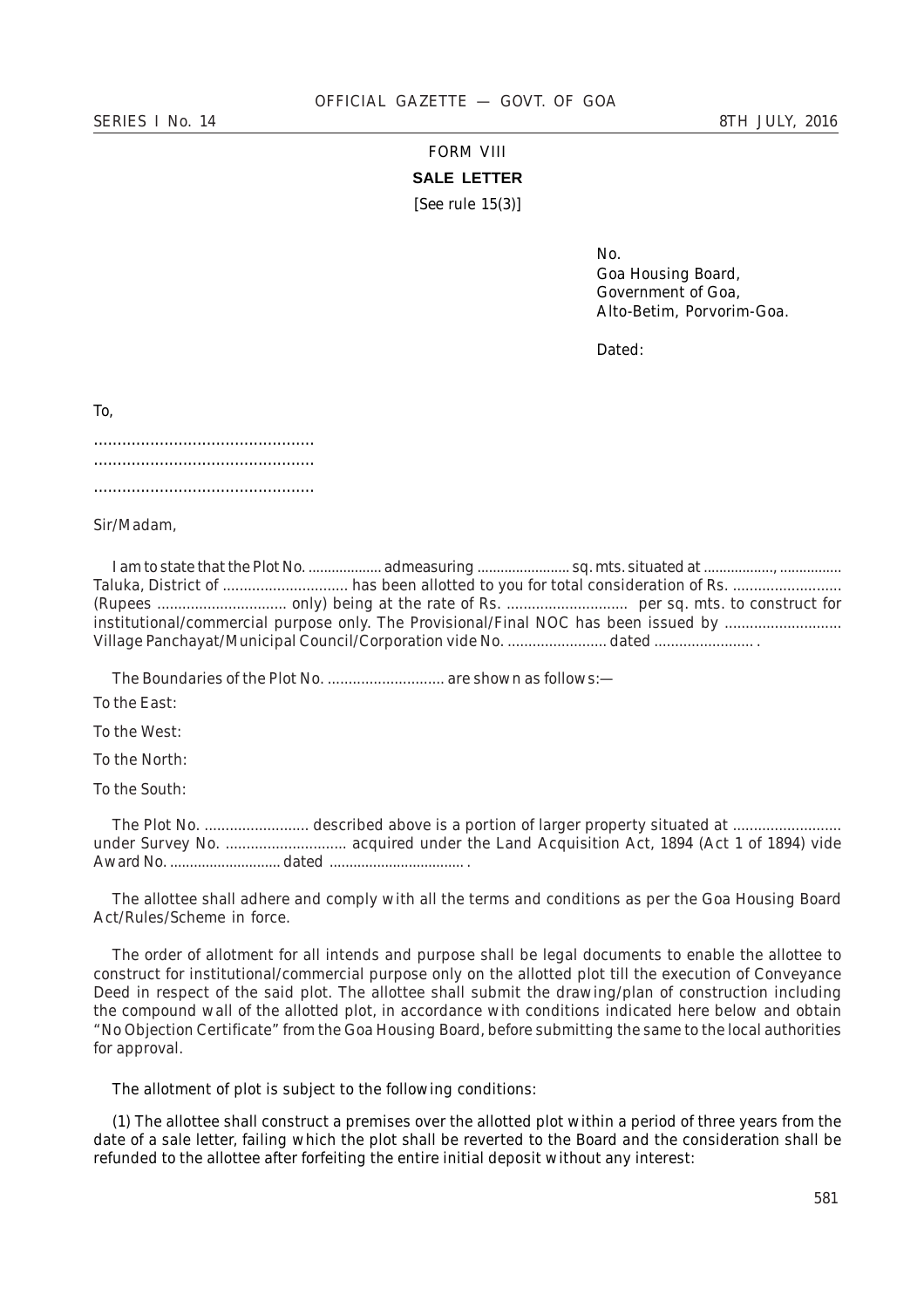Provided that on an application made in this behalf stating specific reasons one month before expiry of  $3<sup>rd</sup>$  year to the Board, the Secretary/Managing Director of the Board may extend the period of construction to a maximum period of eight years on payment of penalty for delayed construction as under:

| (a) After $3^{\text{rd}}$ year and less than 5 years $\phantom{0}$ - | 6% per annum of the total consideration of the plot.  |
|----------------------------------------------------------------------|-------------------------------------------------------|
| (b) After $5th$ year and less than 7 years $-$                       | 9% per annum of the total consideration of the plot.  |
| (c) After $7th$ year and less than 8 years $-$                       | 11% per annum of the total consideration of the plot. |

(2) The extension of time beyond  $8<sup>th</sup>$  year and upto  $10<sup>th</sup>$  year shall vest with the Government subject to the payment of penalty  $\mathcal{Q}$  20% per annum of the total consideration of the plot:

Provided the allottee shall make a representation for an extension with specific reasons before one month of the expiry period of  $8<sup>th</sup>$  year to the Board. The decision taken by the Board/Government shall be binding on the allottee and no further appeal shall be entertained.

(*3*) In no circumstance, extension beyond 10 years shall be granted and plot shall revert to the Board on as is where is basis and in such eventuality no appeal shall be entertained.

The allottee shall not claim any compensation in such eventuality. The coverage of the building shall not be less than 20% of the allotted plot area and the allottee shall obtain a No Objection Certificate from the Board before submission of the construction plans to the licensing authority. On breach of these conditions, a penalty @5% on total consideration of the plot shall be levied to such allottee. Also, if any other permission is required from the Board for construction, the allottee shall apply for the same.

(*4*) An affidavit stating that the construction is for institutional/commercial purpose only shall be submitted in Form X.

(*5*) That, the plot allotted shall be utilized for the institutional/commercial purpose only.

(*6*) The allottee shall not be entitled to divide or sell or transfer the plot allotted in favour of any other third party. The construction of building shall be in accordance with the plans approved by the Town and Country Planning Department/Planning and Development Authority, Municipality or the Village Panchayat, as the case may be, under the Rules and Regulations in force in the locality concerned.

(*7*) The allottee shall complete the construction along with the compound wall before obtaining Occupancy Certificate.

(*8*) The allottee shall apply for the execution of Conveyance Deed towards the transfer of the allotted plot within 60 days from the date of Occupancy Certificate from the competent authority. The Board shall execute a Conveyance Deed after inspecting the construction and the institution shall get it registered with the concerned Sub-Registrar failing which, a penalty shall be imposed as specified by the Board from time to time.

(*9*) The allottee shall not object for carrying out any development by the Board on the balance area of the sector as per the permissible FAR as and when required.

(*10*) The allottee shall not cause any obstruction to an official, duly authorized by the Board so as to create difficulties, in the discharge of his/her duties in connection with the matter rising out of the management of the property.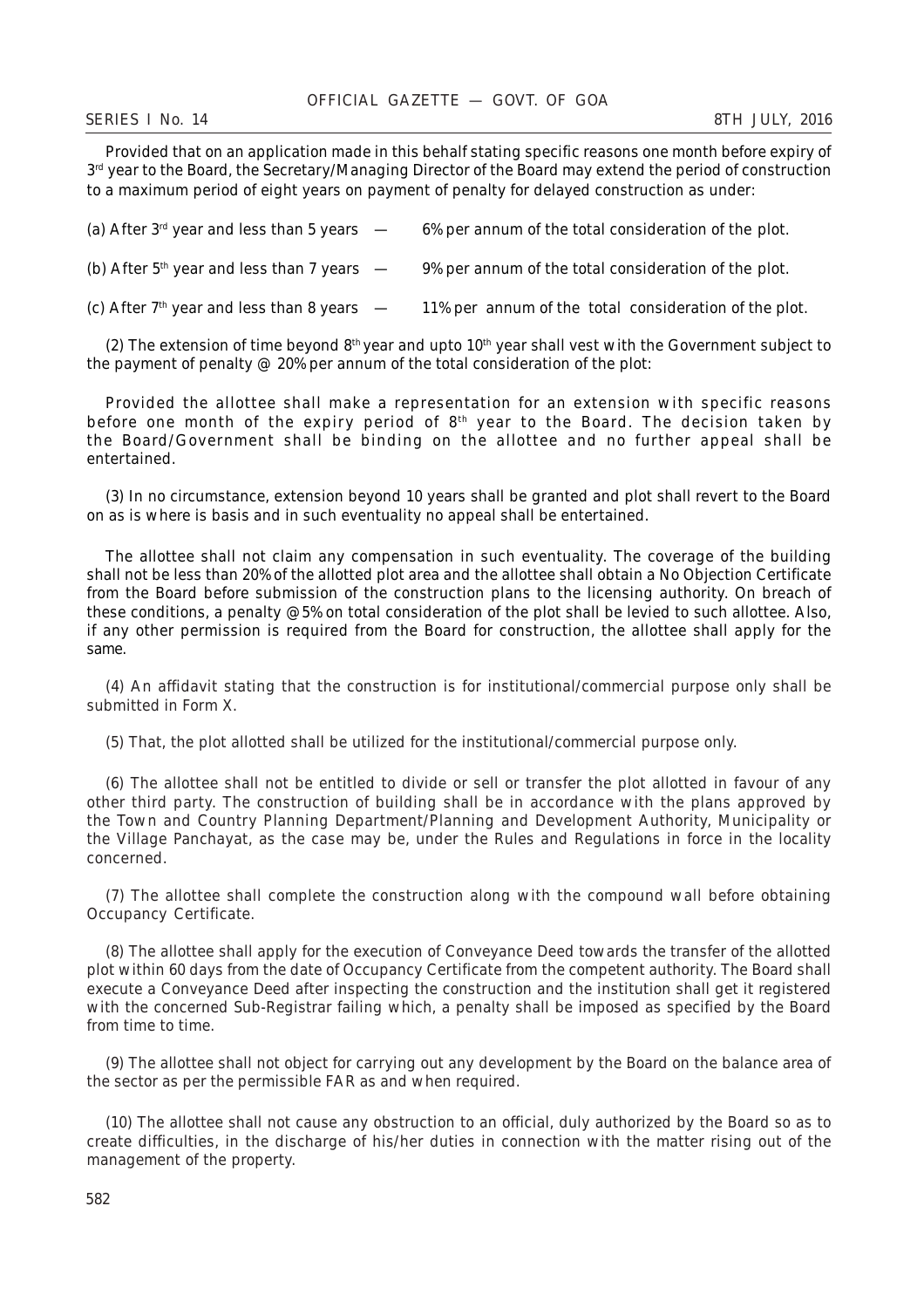#### *SERIES I No. 14 8TH JULY, 2016*

(*11*) If it is found at any stage that the applicant has given false information or has suppressed any material facts or has committed breach or contravened any of the conditions of these rules, the application shall be rejected and the allotment of plot, if already made shall stand cancelled without prejudice to the right of the Board to take any other action under the law in force.

(*12*) On breach of any other terms and conditions of allotment, a penalty @5% on the total consideration of plot shall be levied to such allottee.

Yours faithfully,

Managing Director

*(Note:* To be executed before a Competent Magistrate on a non-judicial stamp paper as per denomination prescribed in the Indian Stamp Act).

—————

FORM IX

# **AFFIDAVIT**

[*See* rule 16(*5*)]

I, Shri/Smt./Kum. ........................................... son/wife/daughter of .......................................................... r/o ......................................., age ......................................... , do hereby solemnly affirm and state as under:—

That I will construct a single family residential dwelling house/bungalow only.

That I will not construct any multi-dwelling units including commercial premises on the allotted plot.

That I have satisfied myself that I fulfil the conditions laid down in the Goa Housing Board Act, 1968 (Act 12 of 1968) and the rules framed thereunder and the terms and conditions stipulated in the scheme formulated by the Board in this regard and agree to abide same.

I further affirm that what is stated hereinbefore is true to my own knowledge and belief and I know that to make a false affidavit is an offence.

Deponent

# VERIFICATION

Verified at .............................................., this the. ........................ day of ......................, ............... that the content in this affidavit is true and correct to the best of knowledge and belief. No part of this affidavit is wrong and nothing material has been concealed therefrom.

Deponent